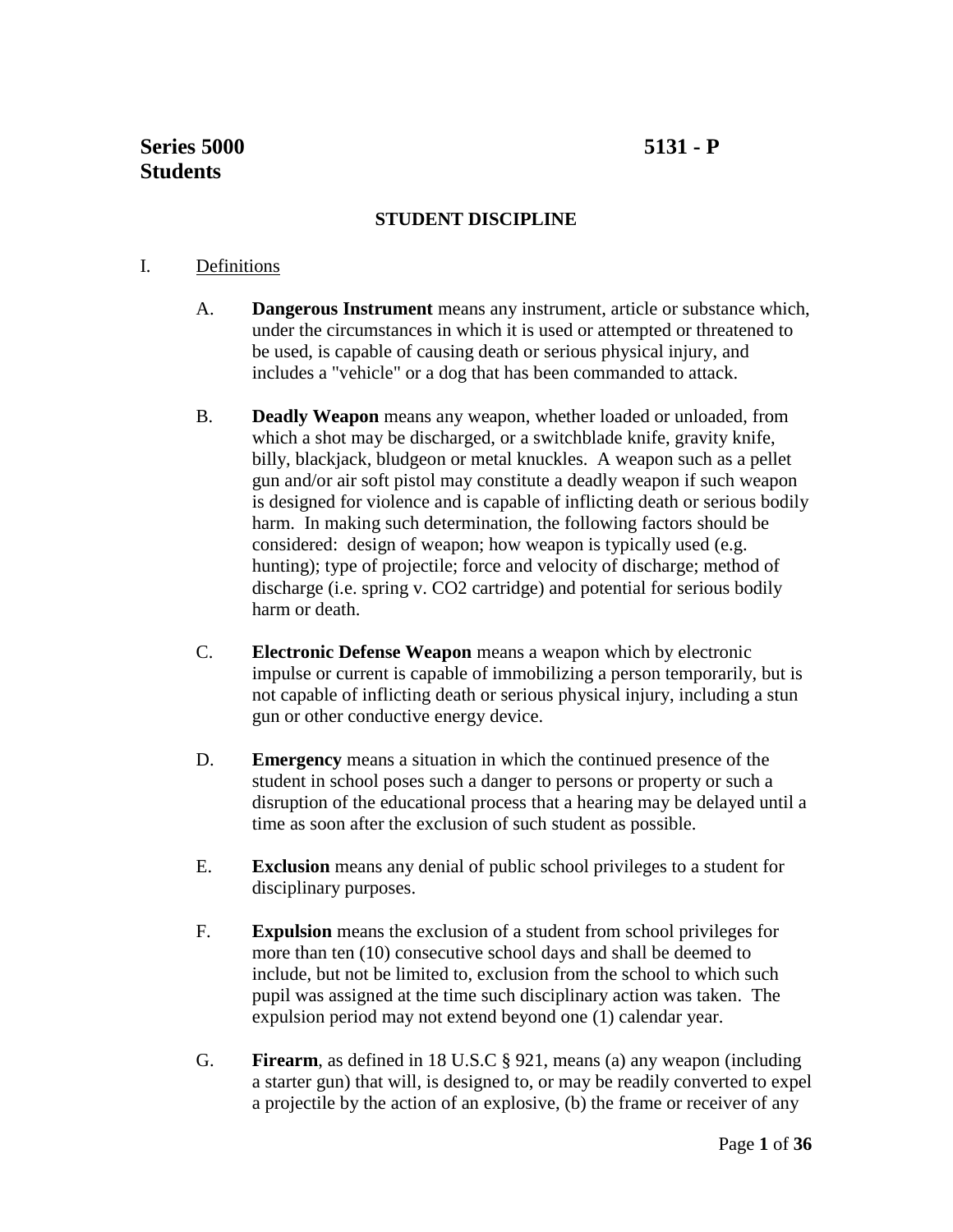such weapon, (c) a firearm muffler or silencer, or (d) any destructive device. The term firearm does not include an antique firearm. As used in this definition, a "**destructive device**" includes any explosive, incendiary, or poisonous gas device, including a bomb, a grenade, a rocket having a propellant charge of more than four ounces, a missile having an explosive or incendiary charge of more than one-quarter ounce, a mine, or any other similar device; or any weapon (other than a shotgun or shotgun shell which the Attorney General finds is generally recognized as particularly suited for sporting purposes) that will, or may be readily converted to, expel a projectile by explosive or other propellant, and which has a barrel with a bore of more than <sup>1/2"</sup> in diameter. The term "destructive device" also includes any combination of parts either designed or intended for use in converting any device into any destructive device and from which a destructive device may be readily assembled. A "destructive device" does not include: an antique firearm; a rifle intended to be used by the owner solely for sporting, recreational, or cultural purposes; or any device which is neither designed nor redesigned for use as a weapon.

- H. **In-School Suspension** means an exclusion from regular classroom activity for no more than ten (10) consecutive school days, but not exclusion from school, provided such exclusion shall not extend beyond the end of the school year in which such in-school suspension was imposed. No student shall be placed on in-school suspension more than fifteen (15) times or a total of fifty (50) days in one (1) school year, whichever results in fewer days of exclusion.
- I. **Martial Arts Weapon** means a nunchaku, kama, kasari-fundo, octagon sai, tonfa or chinese star.
- J. **Removal** is the exclusion of a student from a classroom for all or part of a single class period, provided such exclusion shall not extend beyond ninety (90) minutes.
- K. **School Days** shall mean days when school is in session for students.
- L. **School-Sponsored Activity** means any activity sponsored, recognized or authorized by the Board and includes activities conducted on or off school property.
- M. **Seriously Disruptive of the Educational Process**, as applied to offcampus conduct, means any conduct that markedly interrupts or severely impedes the day-to-day operation of a school.
- N. **Suspension** means the exclusion of a student from school and/or transportation services for not more than ten (10) consecutive school days, provided such suspension shall not extend beyond the end of the school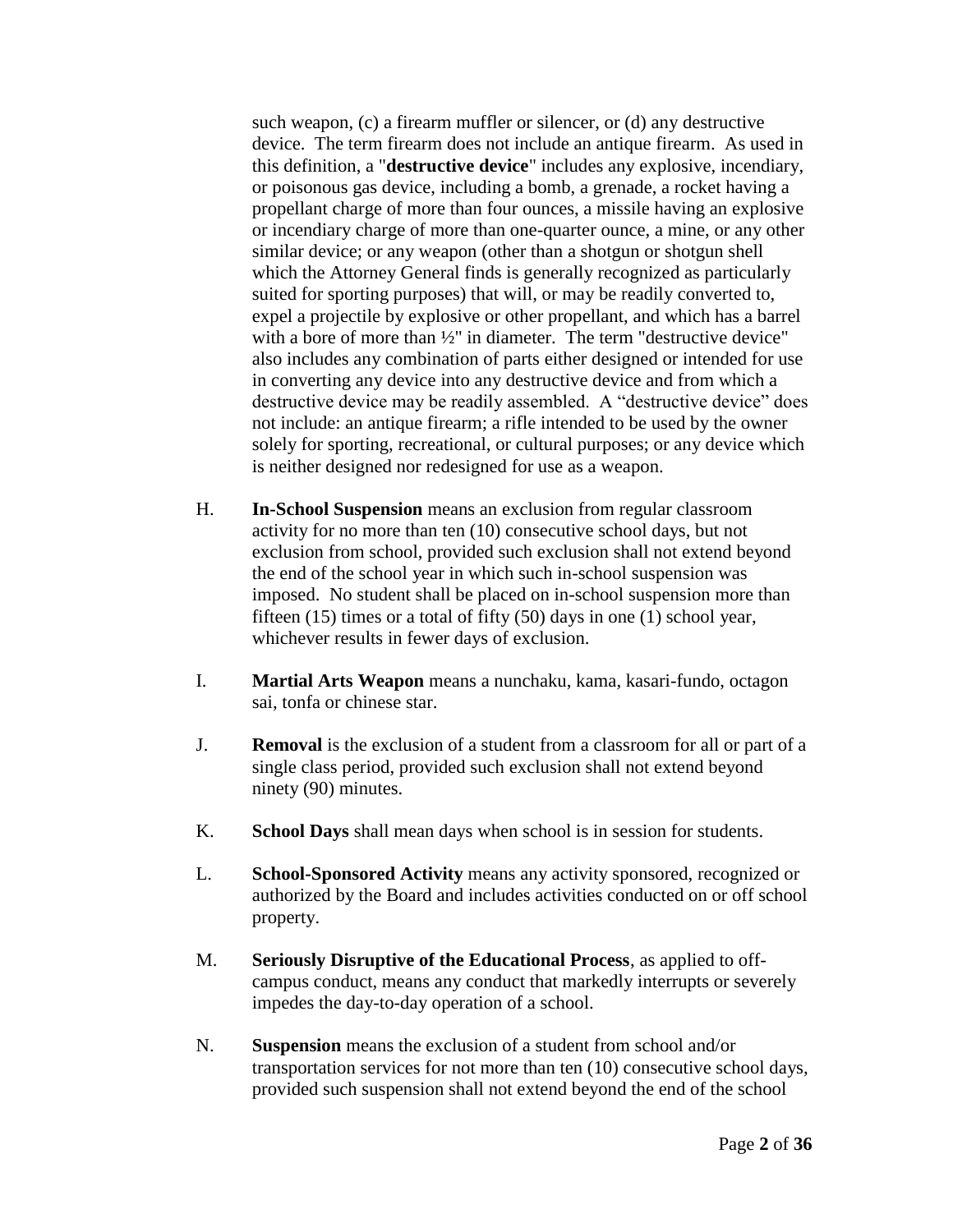year in which such suspension is imposed; and further provided no student shall be suspended more than ten (10) times or a total of fifty (50) days in one school year, whichever results in fewer days of exclusion, unless such student is granted a formal hearing as provided below.

- O. **Weapon** means any BB gun, any blackjack, any metal or brass knuckles, any police baton or nightstick, any dirk knife or switch knife, any knife having an automatic spring release device by which a blade is released from the handle, having a blade of over one and one-half inches in length, any stiletto, any knife the edged portion of the blade of which is four inches and over in length, any martial arts weapon or electronic defense weapon, or any other dangerous or deadly weapon or instrument, unless permitted by law under Section 29-38 of the Connecticut General Statutes.
- P. Notwithstanding the foregoing definitions, the reassignment of a student from one regular education classroom program in the district to another regular education classroom program in the district shall not constitute a suspension or expulsion.
- Q. For purposes of this policy, references to "school" and "classroom" shall include physical educational environments, as well as virtual educational environments, whether synchronous or asynchronous, which occur on Internet-based platforms that allow students to engage in remote learning.
- II. Scope of the Student Discipline Policy
	- A. Conduct on School Grounds or at a School-Sponsored Activity:
		- 1. Suspension. Students may be suspended for conduct on school grounds or at any school-sponsored activity that violates a publicized policy of the Board or is seriously disruptive of the educational process or endangers persons or property.
		- 2. Expulsion. Students may be expelled for conduct on school grounds or at any school-sponsored activity that either (1) violates a publicized policy of the Board and is seriously disruptive of the educational process, or (2) endangers persons or property.
	- B. Conduct off School Grounds:

Discipline. Students may be disciplined, including suspension and/or expulsion, for conduct off school grounds if such conduct violates a publicized policy of the Board and is seriously disruptive of the educational process.

C. Seriously Disruptive of the Educational Process: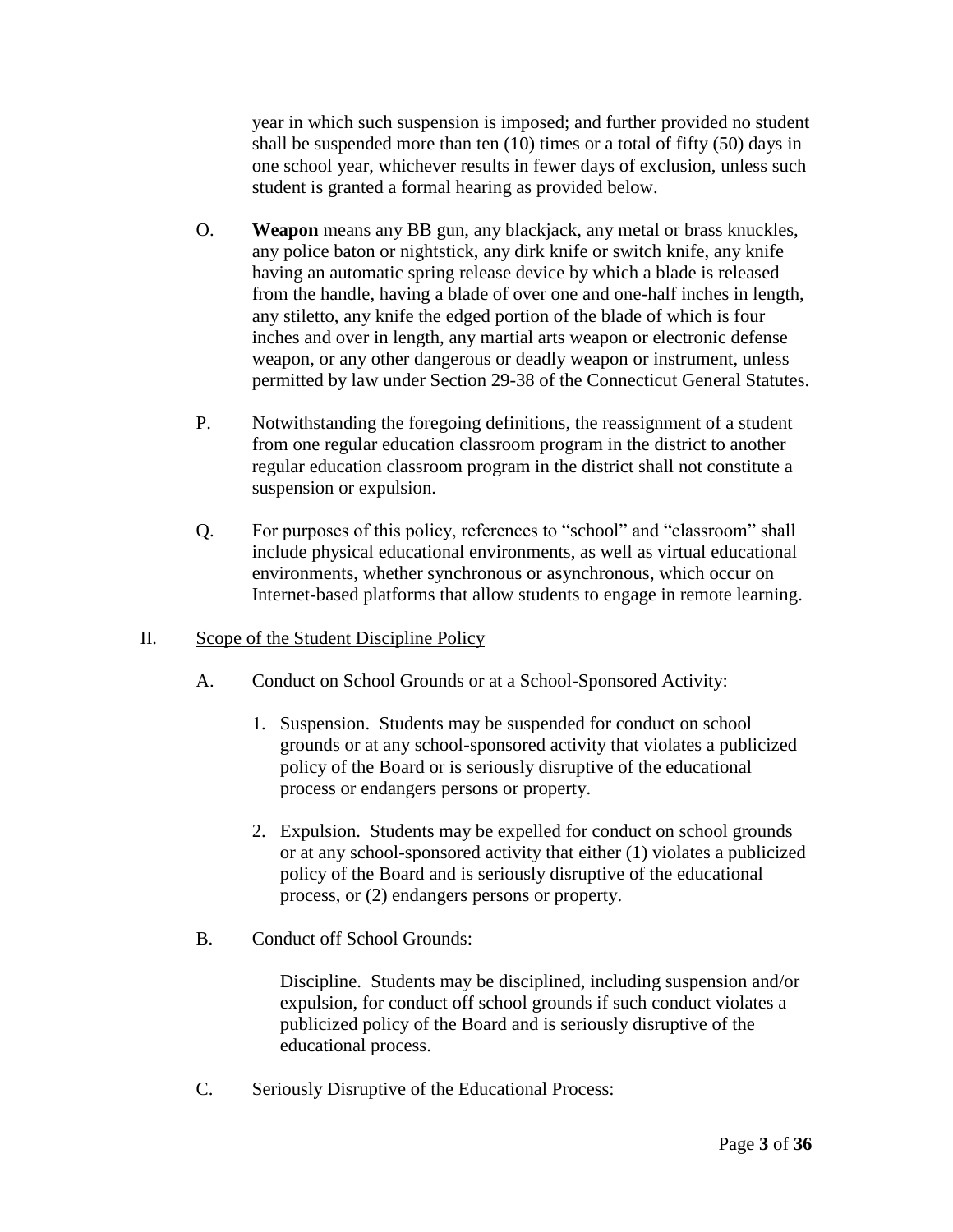In making a determination as to whether such conduct is seriously disruptive of the educational process, the Administration and the Board of Education may consider, but such consideration shall not be limited to, the following factors: (1) whether the incident occurred within close proximity of a school; (2) whether other students from the school were involved or whether there was any gang involvement; (3) whether the conduct involved violence, threats of violence, or the unlawful use of a weapon, as defined in Section Conn. Gen. Stat. § 29- 38, and whether any injuries occurred; and (4) whether the conduct involved the use of alcohol. The Administration and/or the Board of Education may also consider (5) whether the off-campus conduct involved the illegal use of drugs.

## III. Actions Leading to Disciplinary Action, including Removal from Class, Suspension and/or Expulsion

Conduct that is considered to violate a publicized policy of the Board of Education includes the offenses described below. Any such conduct may lead to disciplinary action (including, but not limited to, removal from class, suspension and/or expulsion in accordance with this policy):

- 1. Striking or assaulting a student, members of the school staff or other persons.
- 2. Theft.
- 3. The use of obscene or profane language or gestures, the possession and/or display of obscenity or pornographic images or the unauthorized or inappropriate possession and/or display of images, pictures or photographs depicting nudity.
- 4. Violation of smoking, dress, transportation regulations, or other regulations and/or policies governing student conduct.
- 5. Refusal to obey a member of the school staff, law enforcement authorities, or school volunteers, or disruptive classroom behavior.
- 6. Any act of harassment based on an individual's sex, sexual orientation, race, color, religion, disability, national origin, ancestry, gender identity or expression or any other characteristic protected by law.
- 7. Refusal by a student to identify himself/herself to a staff member when asked, misidentification of oneself to such person(s), lying to school officials or otherwise engaging in dishonest behavior.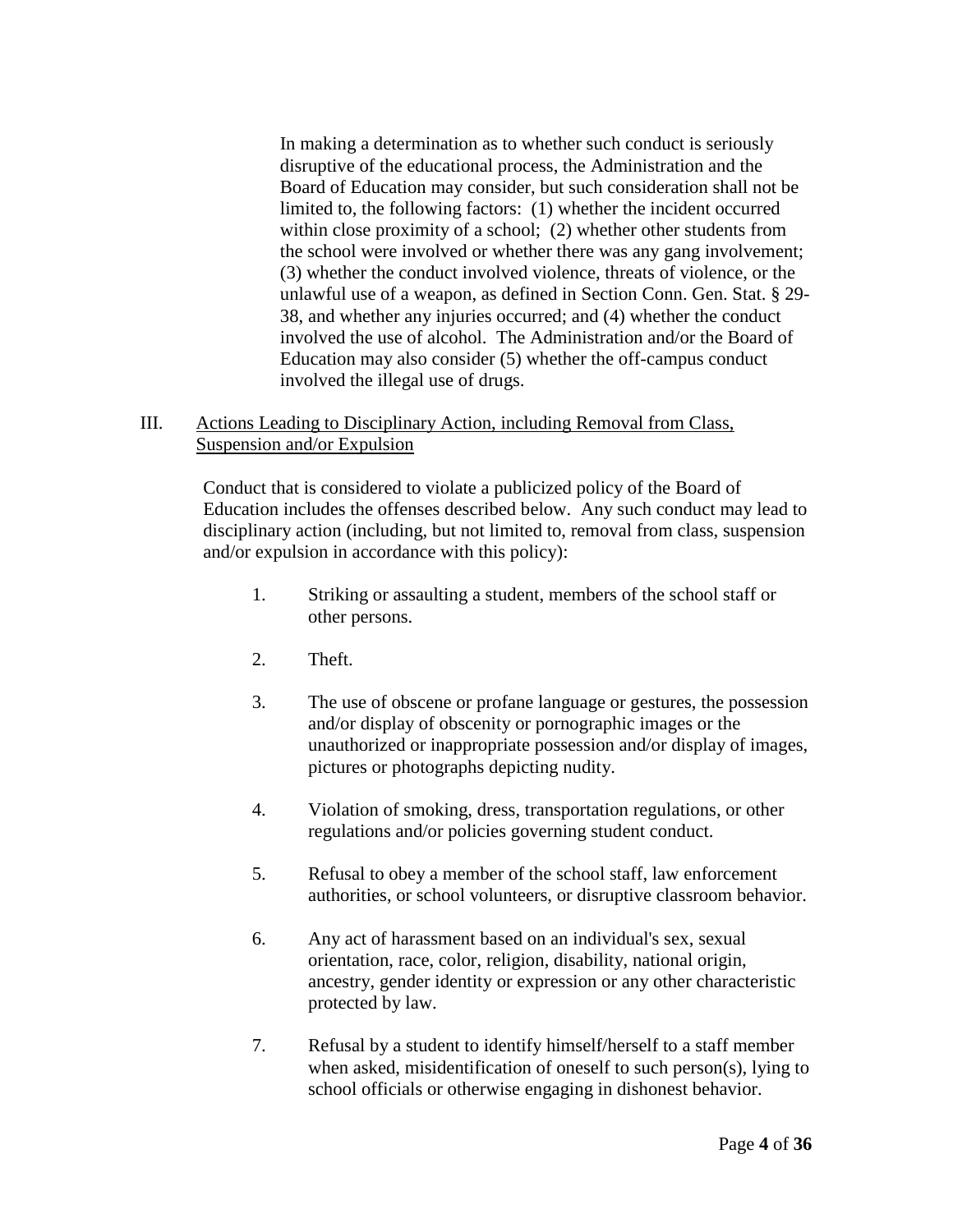- 8. Inappropriate displays of public affection of a sexual nature and/or sexual activity on school grounds or at a school-sponsored activity.
- 9. A walk-out from or sit-in within a classroom or school building or school grounds.
- 10. Blackmailing, threatening or intimidating school staff or students (or acting in a manner that could be construed to constitute blackmail, a threat, or intimidation, regardless of whether intended as a joke).
- 11. Possession of any weapon, weapon facsimile, deadly weapon, martial arts weapon, electronic defense weapon, pistol, knife, blackjack, bludgeon, box cutter, metal knuckles, pellet gun, air pistol, explosive device, firearm, whether loaded or unloaded, whether functional or not, or any other dangerous object or instrument. The possession and/or use of any object or device that has been converted or modified for use as a weapon.
- 12. Possession of any ammunition for any weapon described above in paragraph 11.
- 13. Unauthorized entrance into any school facility or portion of a school facility or aiding or abetting an unauthorized entrance.
- 14. Possession or ignition of any fireworks, combustible or other explosive materials, or ignition of any material causing a fire. Possession of any materials designed to be used in the ignition of combustible materials, including matches and lighters.
- 15. Possession, sale, distribution, use, or consumption of tobacco, electronic nicotine delivery systems (e.g. e-cigarettes), or vapor products, or the unlawful possession, sale, distribution, use or consumption of drugs, narcotics or alcoholic beverages (or any facsimile of tobacco, drugs, narcotics or alcoholic beverages, or any item represented to be tobacco, drugs or alcoholic beverages), including being under the influence of any such substances or aiding in the procurement of any such substances. For the purposes of this Paragraph 15, the term "electronic nicotine delivery system" shall mean an electronic device used in the delivery of nicotine or other substances to a person inhaling from the device, and includes, but is not limited to, an electronic cigarette, electronic cigar, electronic cigarillo, electronic pipe or electronic hookah and any related device and any cartridge or other component of such device, including, but not limited to, electronic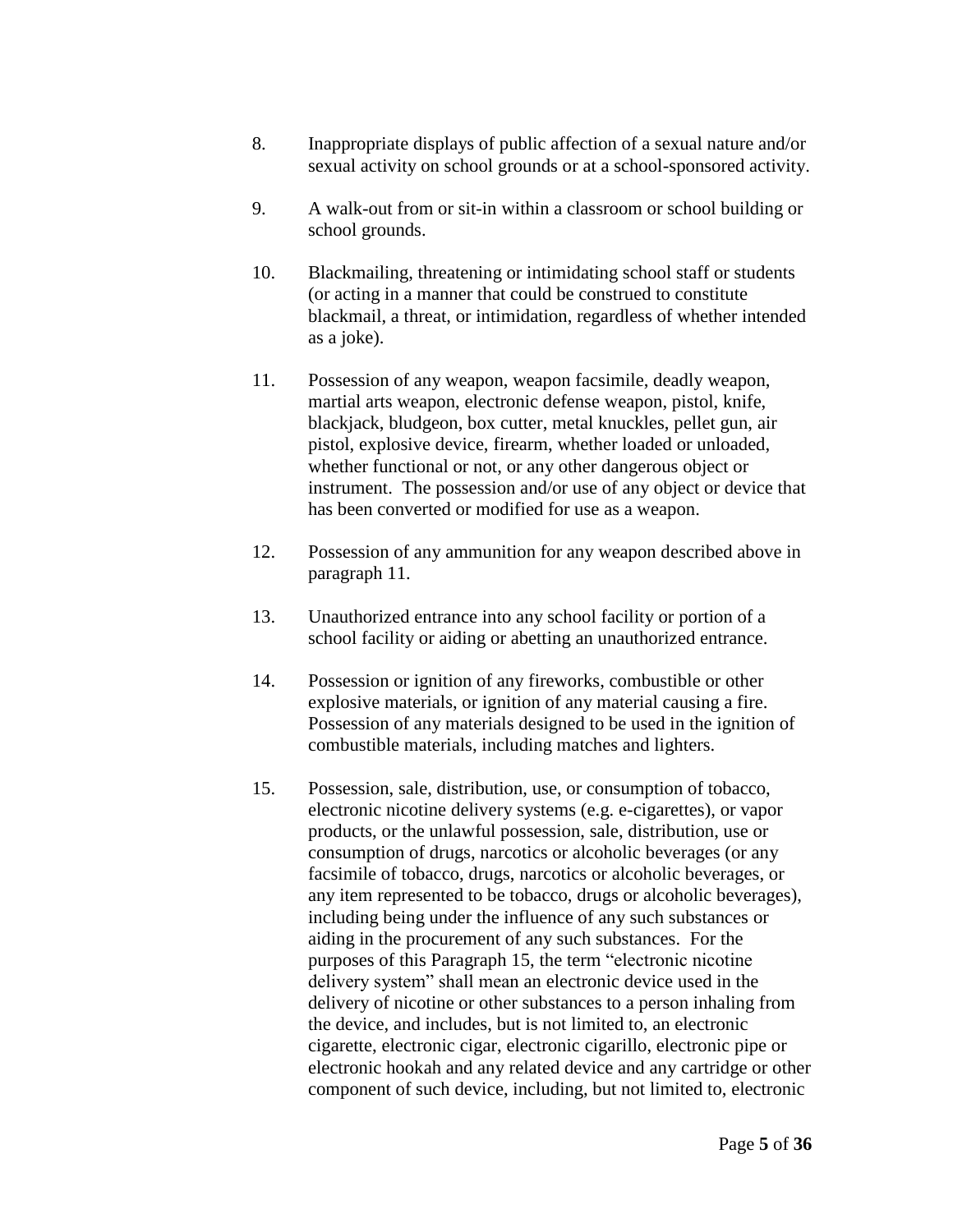cigarette liquid. For the purposes of Paragraph 15, the term "vapor product" shall mean any product that employs a heating element, power source, electronic circuit or other electronic, chemical or mechanical means, regardless of shape or size, to produce a vapor that may or may not include nicotine and is inhaled by the user of such product. For the purposes of this Paragraph 15, the term "drugs" shall include, but shall not be limited to, any medicinal preparation (prescription and non-prescription) and any controlled substance whose possession, sale, distribution, use or consumption is illegal under state and/or federal law.

- 16. Sale, distribution, or consumption of substances contained in household items; including, but not limited to glue, paint, accelerants/propellants for aerosol canisters, and/or items such as the aerators for whipped cream; if sold, distributed or consumed for the purpose of inducing a stimulant, depressant, hallucinogenic or mind-altering effect.
- 17. Possession of paraphernalia used or designed to be used in the consumption, sale or distribution of drugs, alcohol or tobacco, as described in subparagraph (15) above. For purposes of this policy, drug paraphernalia includes any equipment, products and materials of any kind which are used, intended for use or designed for use in planting, propagating, cultivating, growing, harvesting, manufacturing, compounding, converting, producing, processing, preparing, testing, analyzing, packaging, repackaging, storing, containing or concealing, or injecting, ingesting, inhaling or otherwise introducing controlled drugs or controlled substances into the human body, including but not limited to items such as "bongs," pipes, "roach clips," vials, tobacco rolling papers, and any object or container used, intended or designed for use in storing, concealing, possessing, distributing or selling controlled drugs or controlled substances.
- 18. The destruction of real, personal or school property, such as, cutting, defacing or otherwise damaging property in any way.
- 19. Accumulation of offenses such as school and class tardiness, class or study hall cutting, or failure to attend detention.
- 20. Trespassing on school grounds while on out-of-school suspension or expulsion.
- 21. Making false bomb threats or other threats to the safety of students, staff members, and/or other persons.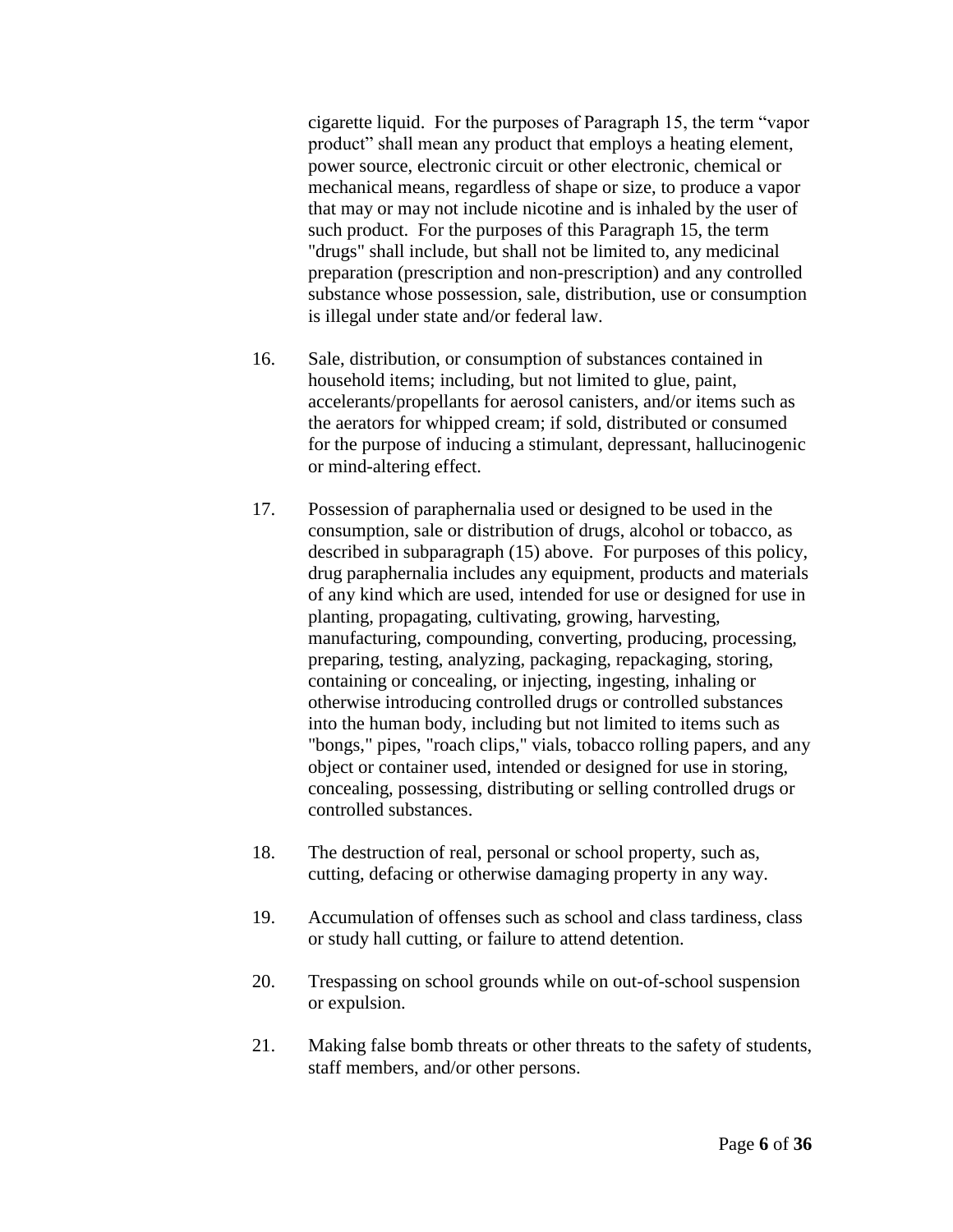- 22. Defiance of school rules and the valid authority of teachers, supervisors, administrators, other staff members and/or law enforcement authorities.
- 23. Throwing snowballs, rocks, sticks and/or similar objects, except as specifically authorized by school staff.
- 24. Unauthorized and/or reckless and/or improper operation of a motor vehicle on school grounds or at any school-sponsored activity.
- 25. Leaving school grounds, school transportation or a schoolsponsored activity without authorization.
- 26. Use of or copying of the academic work of another individual and presenting it as the student's own work, without proper attribution; or any other form of academic dishonesty, cheating or plagiarism.
- 27. Possession and/or use of a cellular telephone, radio, portable audio player, walkie talkie, Smartphone, mobile or handheld device, or similar electronic device, on school grounds or at a schoolsponsored activity in violation of Board policy and/or administrative regulations regulating the use of such devices.
- 28. Possession and/or use of a beeper or paging device on school grounds or at a school-sponsored activity without the written permission of the principal or his/her designee.
- 29. Unauthorized use of or tampering with any school computer, computer system, computer software, Internet connection or similar school property or system, or the use of such property or system for inappropriate purposes.
- 30. Possession and/or use of a laser pointer, unless the student possesses the laser pointer temporarily for an educational purpose while under the direct supervision of a responsible adult.
- 31. Hazing.
- 32. Bullying, defined as the repeated use by one or more students of a written, oral or electronic communication, such as cyberbullying, directed at another student attending school in the same district, or a physical act or gesture by one or more students repeatedly directed at another student attending school in the same school district, which: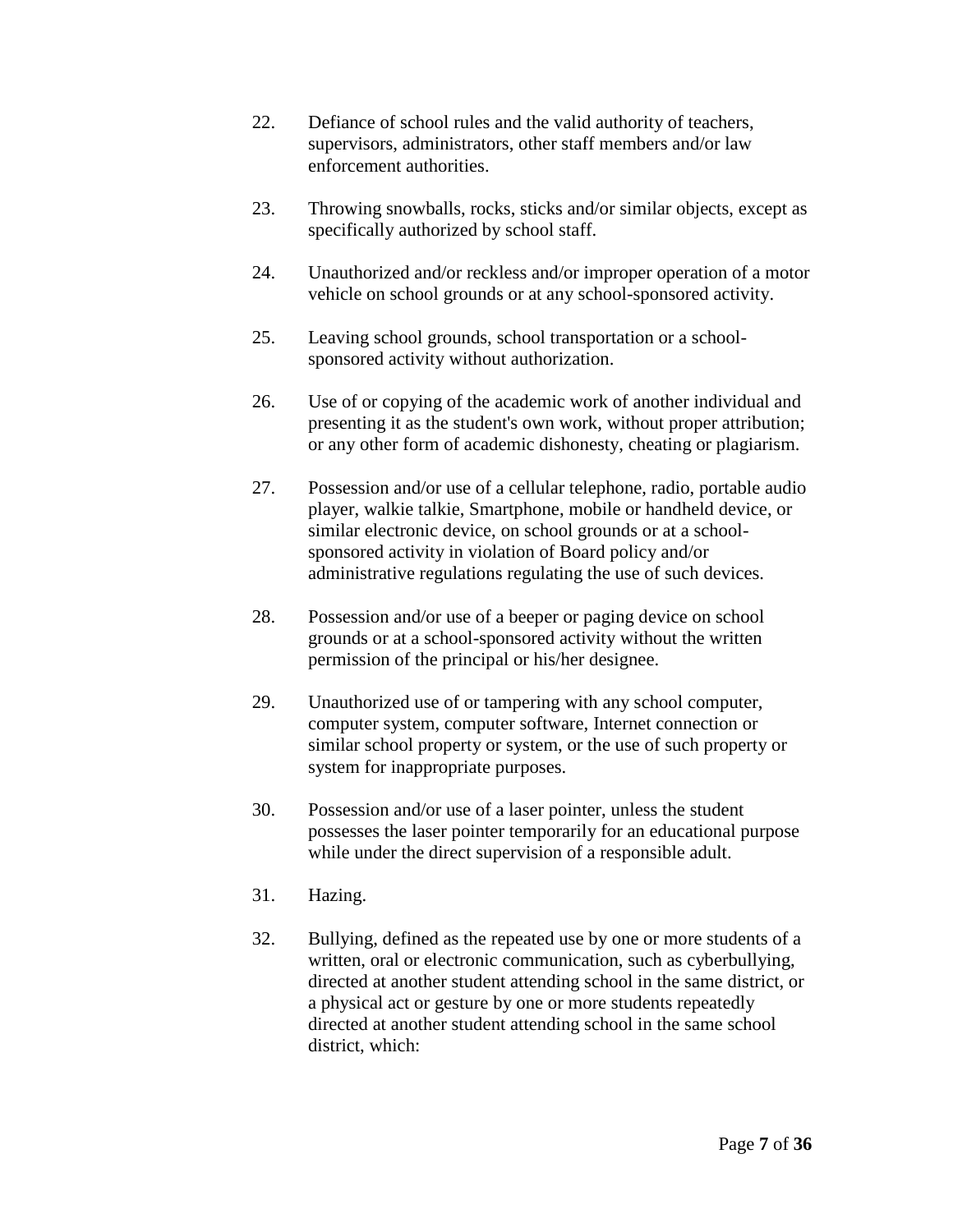- a. causes physical or emotional harm to such student or damage to such student's property;
- b. places such student in reasonable fear of harm to himself or herself, or of damage to his or her property;
- c. creates a hostile environment at school for such student;
- d. infringes on the rights of such student at school; or
- e. substantially disrupts the education process or the orderly operation of a school.

Bullying includes, but is not limited to, repeated written, oral or electronic communications or physical acts or gestures based on any actual or perceived differentiating characteristics, such as race, color, religion, ancestry, national origin, gender, sexual orientation, gender identity or expression, socioeconomic status, academic status, physical appearance, or mental, physical, developmental or sensory disability, or by association with an individual or group who has or is perceived to have one or more of such characteristics.

- 33. Cyberbullying, defined as any act of bullying through the use of the Internet, interactive and digital technologies, cellular mobile telephone or other mobile electronic devices or any electronic communications.
- 34. Acting in any manner that creates a health and/or safety hazard for staff members, students, or the public, regardless of whether the conduct is intended as a joke, including but not limited to violating school or district health and safety protocols developed in connection with a pandemic, such as, but not limited to, physical distancing and mask-wearing requirements.
- 35. Engaging in a plan to stage or create a violent situation for the purposes of recording it by electronic means; or recording by electronic means acts of violence for purposes of later publication.
- 36. Engaging in a plan to stage sexual activity for the purposes of recording it by electronic means; or recording by electronic means sexual acts for purposes of later publication.
- 37. Using computer systems, including email, distance learning platforms, instant messaging, text messaging, blogging*,* or the use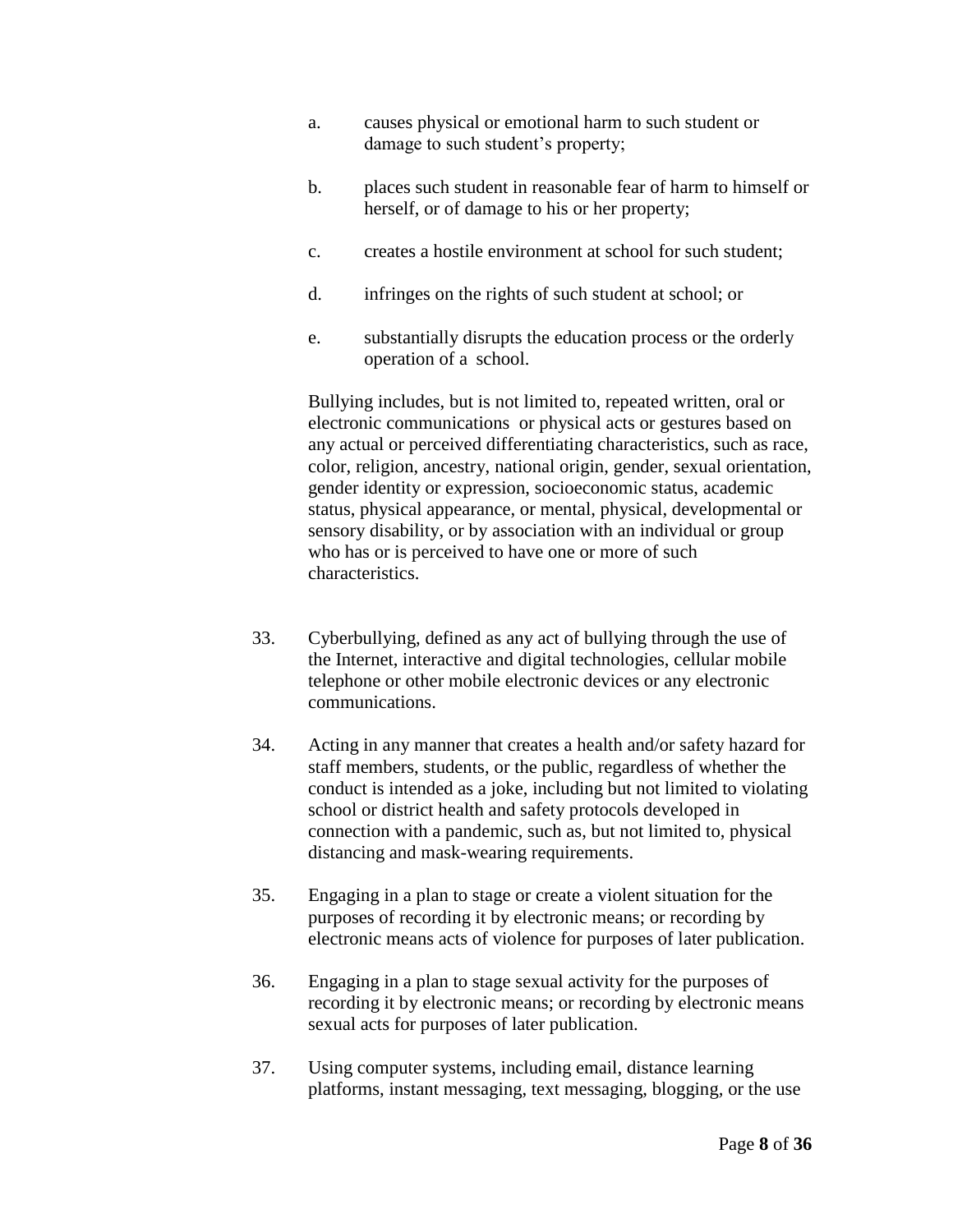of social networking websites, or other forms of electronic communications, to engage in any conduct prohibited by this policy.

- 38. Use of a privately owned electronic or technological device in violation of school rules, including the unauthorized recording (photographic or audio) of another individual without permission of the individual or a school staff member.
- 39. Engaging in teen dating violence, defined as any act of physical, emotional or sexual abuse, including stalking, harassing and threatening, that occurs between two students who are currently in or who have recently been in a dating relationship.
- 40. Any action prohibited by any Federal or State law.
- 41. Any other violation of school rules or regulations or a series of violations which makes the presence of the student in school seriously disruptive of the educational process and/or a danger to persons or property.

## IV. Discretionary and Mandatory Expulsions

- A. A principal may consider recommendation of expulsion of a student in grades three to twelve, inclusive, in a case where he/she has reason to believe the student has engaged in conduct described at Sections II.A. or II.B., above.
- B. A principal must recommend expulsion proceedings in all cases against any student in grades kindergarten to twelve, inclusive, whom the Administration has reason to believe:
	- 1. was in possession on school grounds or at a school-sponsored activity of a deadly weapon, dangerous instrument, martial arts weapon, or firearm as defined in 18 U.S.C. § 921 as amended from time to time; or
	- 2. off school grounds, possessed a firearm as defined in 18 U.S.C. § 921, in violation of Conn. Gen. Stat. § 29-35, or possessed and used a firearm as defined in 18 U.S.C. § 921, a deadly weapon, a dangerous instrument or a martial arts weapon in the commission of a crime under chapter 952 of the Connecticut General Statutes; or
	- 3. was engaged on or off school grounds in offering for sale or distribution a controlled substance (as defined in Conn. Gen. Stat.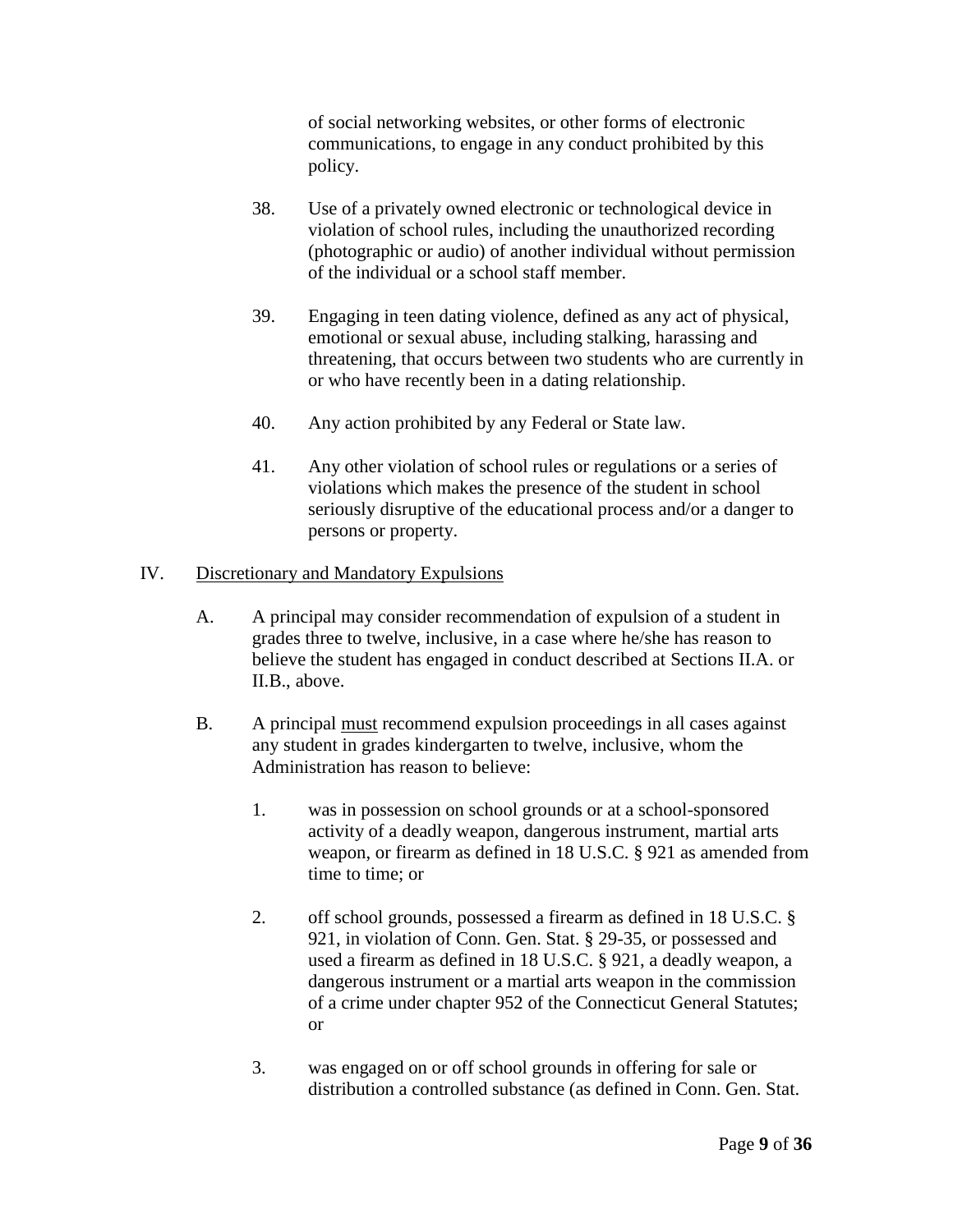§ 21a-240(9)), whose manufacturing, distribution, sale, prescription, dispensing, transporting, or possessing with intent to sell or dispense, offering or administering is subject to criminal penalties under Conn. Gen. Stat. §§21a-277 and 21a-278.

The terms "dangerous instrument," "deadly weapon," electronic defense weapon," "firearm," and "martial arts weapon," are defined above in Section I.

- C. In any preschool program provided by the Board of Education or provided by a regional educational service center or a state or local charter school pursuant to an agreement with the Board of Education, no student enrolled in such a preschool program shall be expelled from such preschool program, except an expulsion hearing shall be conducted by the Board of Education in accordance with Section VIII of this policy whenever the Administration has reason to believe that that a student enrolled in such preschool program was in possession of a firearm as defined in 18 U.S.C. § 921, as amended from time to time, on or off school grounds or at a preschool program-sponsored event. The term "firearm" is defined above in Section I.
- D. Upon receipt of an expulsion recommendation, the Superintendent may conduct an inquiry concerning the expulsion recommendation.

If the Superintendent or his/her designee determines that a student should or must be expelled, he or she shall forward his/her recommendation to the Board of Education so that the Board can consider and act upon this recommendation.

E. In keeping with Conn. Gen. Stat. § 10-233d and the Gun-Free Schools Act, it shall be the policy of the Board to expel a student in grades kindergarten to twelve, inclusive, for one (1) full calendar year for the conduct described in Section IV.B(1), (2) and (3) of this policy and to expel a student enrolled in a preschool program for one (1) calendar year for the conduct described in Section IV.C. For any mandatory expulsion offense, the Board may modify the term of expulsion on a case-by-case basis.

## V. Procedures Governing Removal from Class

A. A student may be removed from class by a teacher or administrator if he/she deliberately causes a serious disruption of the educational process. When a student is removed, the teacher must send him/her to a designated area and notify the principal or his/her designee at once.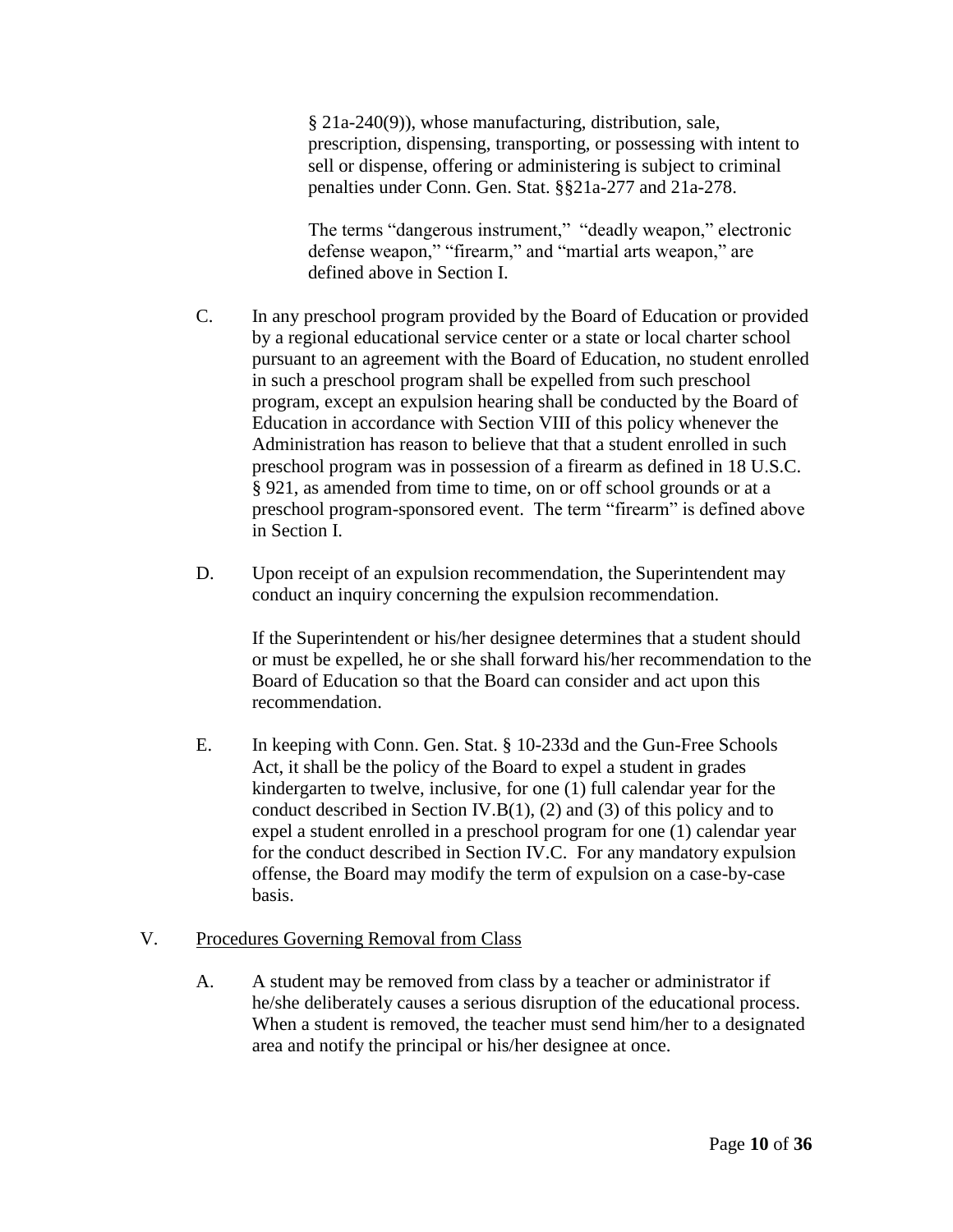- B. A student may not be removed from class more than six (6) times in one school year nor more than twice in one week unless the student is referred to the building principal or designee and granted an informal hearing at which the student should be informed of the reasons for the disciplinary action and given an opportunity to explain the situation.
- C. The parents or guardian of any minor student removed from class shall be given notice of such disciplinary action within twenty-four (24) hours of the time of the institution of such removal from class.

# VI. Procedures Governing Suspension

- A. The principal of a school, or designee on the administrative staff of the school, shall have the right to suspend a student for breach of conduct as noted in Section II of this policy for not more than ten (10) consecutive school days. In cases where suspension is contemplated, the following procedures shall be followed.
	- 1. Unless an emergency situation exists, no student shall be suspended prior to having an informal hearing before the principal or designee at which the student is informed of the charges and given an opportunity to respond. In the event of an emergency, the informal hearing shall be held as soon after the suspension as possible.
	- 2. If suspended, such suspension shall be an in-school suspension, except the principal or designee may impose an out-of-school suspension on any pupil:
		- a. in grades three to twelve, inclusive, if, during the informal hearing, (i) the principal or designee determines that the student poses such a danger to persons or property or such a disruption of the educational process that he or should be excluded from school during the period of suspension; or (ii) the principal or designee determines that an out-ofschool suspension is appropriate based on evidence of (*A*) the student's previous disciplinary problems that have led to suspensions or expulsion of such student, and (*B*) previous efforts by the Administration to address the student's disciplinary problems through means other than out-of-school suspension or expulsion, including positive behavioral support strategies, or
		- b. in grades preschool to two, inclusive, if the principal or designee determines that an out-of-school suspension is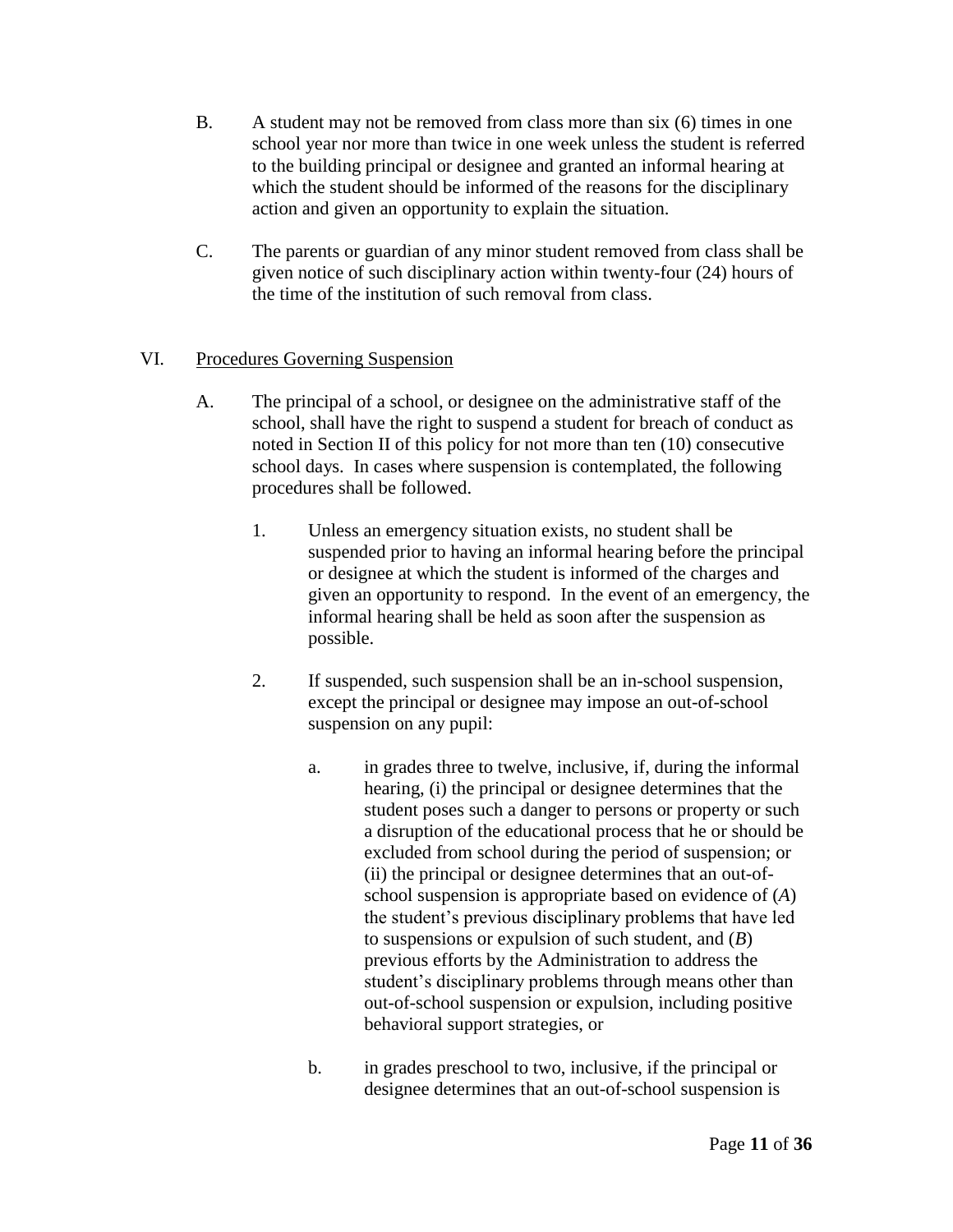appropriate for such pupil based on evidence that such pupil's conduct on school grounds is of a violent or sexual nature that endangers persons.

- 3. Evidence of past disciplinary problems that have led to removal from a classroom, suspension, or expulsion of a student who is the subject of an informal hearing may be received by the principal or designee, but only considered in the determination of the length of suspensions.
- 4. By telephone, the principal or designee shall make reasonable attempts to immediately notify the parent or guardian of a minor student following the suspension and to state the cause(s) leading to the suspension.
- 5. Whether or not telephone contact is made with the parent or guardian of such minor student, the principal or designee shall forward a letter promptly to such parent or guardian to the last address reported on school records (or to a newer address if known by the principal or designee), offering the parent or guardian an opportunity for a conference to discuss same.
- 6. In all cases, the parent or guardian of any minor student who has been suspended shall be given notice of such suspension within twenty-four (24) hours of the time of the institution of the suspension.
- 7. Not later than twenty-four (24) hours after the commencement of the suspension, the principal or designee shall also notify the Superintendent or his/her designee of the name of the student being suspended and the reason for the suspension.
- 8. The student shall be allowed to complete any classwork, including examinations, without penalty, which he or she missed while under suspension.
- 9. The school Administration may, in its discretion, shorten or waive the suspension period for a student who has not previously been suspended or expelled, if the student completes an Administrationspecified program and meets any other conditions required by the Administration. Such Administration-specified program shall not require the student and/or the student's parents to pay for participation in the program.
- 10. Notice of the suspension shall be recorded in the student's cumulative educational record. Such notice shall be expunged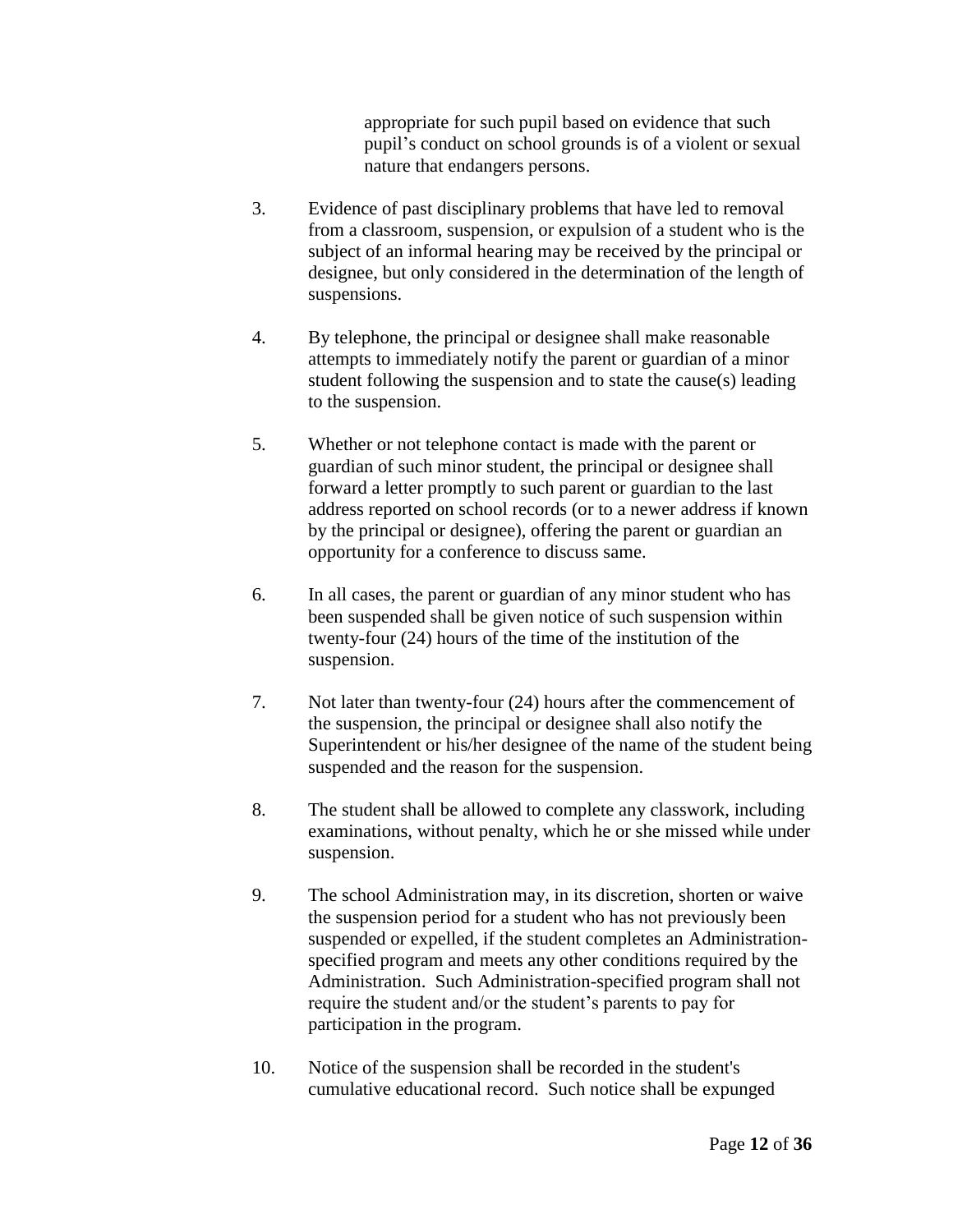from the cumulative educational record if the student graduates from high school. In cases where the student's period of suspension is shortened or waived in accordance with Section VI.A(9), above, the Administration may choose to expunge the suspension notice from the cumulative record at the time the student completes the Administration-specified program and meets any other conditions required by the Administration.

- 11. If the student has not previously been suspended or expelled, and the Administration chooses to expunge the suspension notice from the student's cumulative record prior to graduation, the Administration may refer to the existence of the expunged disciplinary notice, notwithstanding the fact that such notice may have been expunged from the student's cumulative file, for the limited purpose of determining whether any subsequent suspensions or expulsions by the student would constitute the student's first such offense.
- 12. The decision of the principal or designee with regard to disciplinary actions up to and including suspensions shall be final.
- 13. During any period of suspension served out of school, the student shall not be permitted to be on school property and shall not be permitted to attend or participate in any school-sponsored activities, unless the principal specifically authorizes the student to enter school property for a specified purpose or to participate in a particular school-sponsored activity.
- B. In cases where a student's suspension will result in the student being suspended more than ten (10) times or for a total of fifty (50) days in a school year, whichever results in fewer days of exclusion, the student shall, prior to the pending suspension, be granted a formal hearing before the Board of Education. The principal or designee shall report the student to the Superintendent or designee and request a formal Board hearing. If an emergency situation exists, such hearing shall be held as soon after the suspension as possible.

## VII. Procedures Governing In-School Suspension

- A. The principal or designee may impose in-school suspension in cases where a student's conduct endangers persons or property, violates school policy or seriously disrupts the educational process as determined by the principal or designee.
- B. In-school suspension may not be imposed on a student without an informal hearing by the building principal or designee.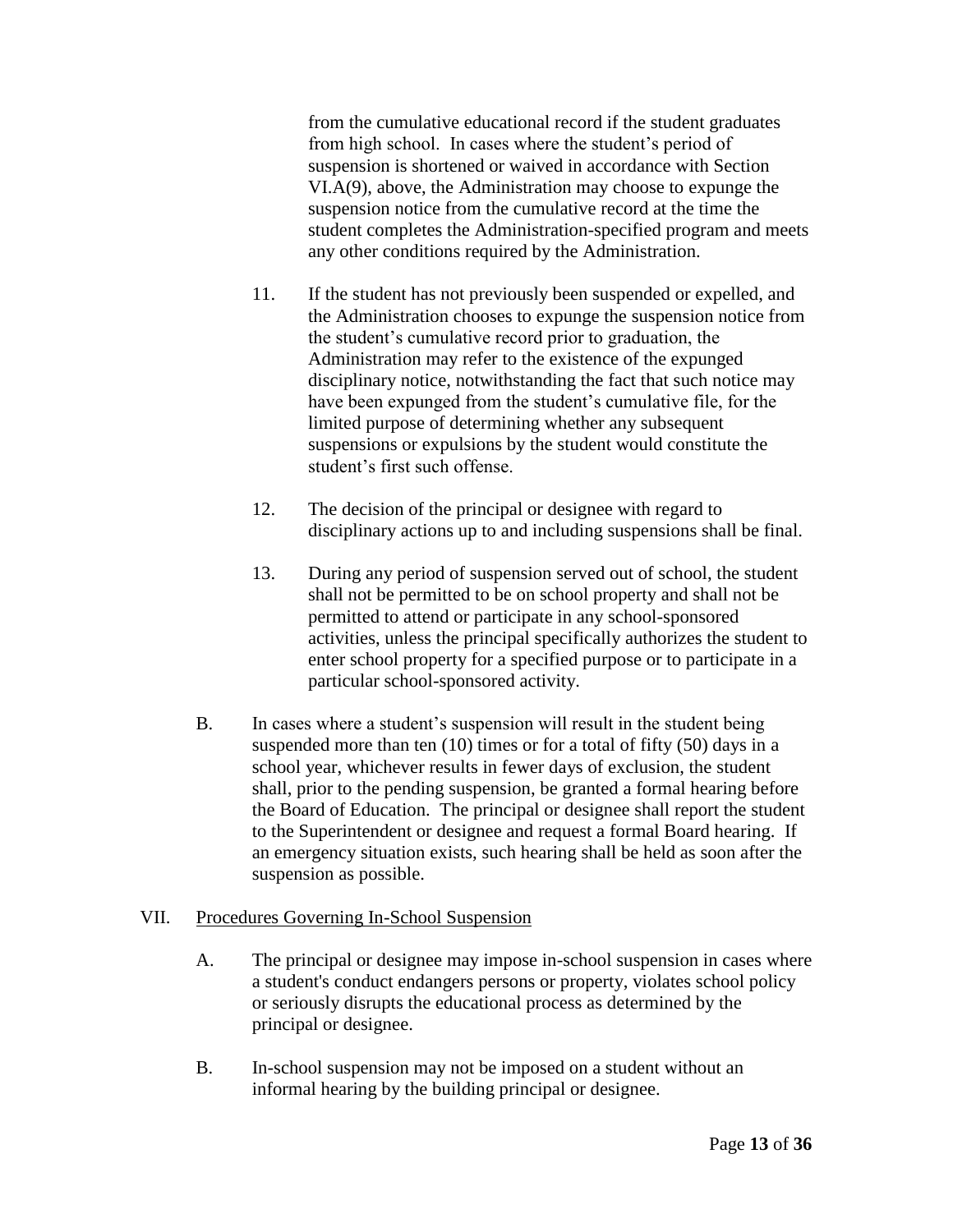- C. In-school suspension may be served in the school that the student regularly attends or in any other school building within the jurisdiction of the Board.
- D. No student shall be placed on in-school suspension more than fifteen (15) times or for a total of fifty (50) days in one school year, whichever results in fewer days of exclusion.
- E. The parents or guardian of any minor student placed on in-school suspension shall be given notice of such suspension within twenty-four (24) hours of the time of the institution of the period of the in-school suspension.

## VIII. Procedures Governing Expulsion Hearing

A. Emergency Exception:

Except in an emergency situation, the Board of Education shall, prior to expelling any student, conduct a hearing to be governed by the procedures outlined herein and consistent with the requirements of Conn. Gen. Stat. § 10-233d or Conn. Gen. Stat. § 10-233*l*, if applicable, as well as the applicable provisions of the Uniform Administrative Procedures Act, Conn. Gen. Stat. §§ 4-176e to 4-180a, and § 4-181a. Whenever an emergency exists, the hearing provided for herein shall be held as soon as possible after the expulsion.

## B. Hearing Panel:

- 1. Expulsion hearings conducted by the Board will be heard by any three or more Board members. A decision to expel a student must be supported by a majority of the Board members present, provided that no less than three (3) affirmative votes to expel are cast.
- 2. Alternatively, the Board may appoint an impartial hearing board composed of one (1) or more persons to hear and decide the expulsion matter, provided that no member of the Board may serve on such panel.
- C. Hearing Notice and Rights of the Student and Parent(s)/Guardian(s):
	- 1. Written notice of the expulsion hearing must be given to the student, and, if the student is a minor, to his/her parent(s) or guardian(s) at least five (5) business days before such hearing.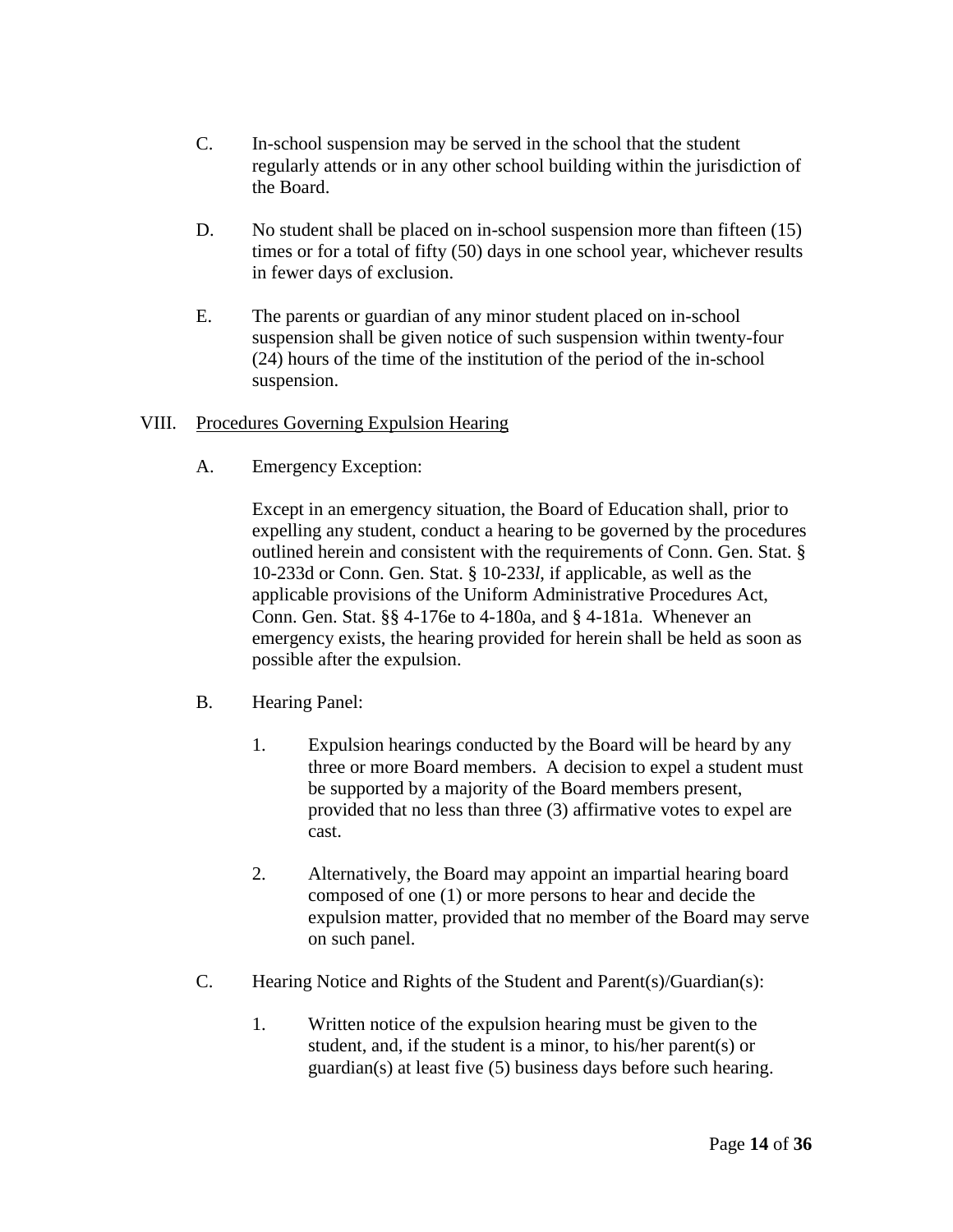- 2. A copy of this Board policy on student discipline shall also be given to the student, and if the student is a minor, to his/her parent(s) or guardian(s), at the time the notice is sent that an expulsion hearing will be convened.
- 3. The written notice of the expulsion hearing shall inform the student of the following:
	- a. The date, time, place and nature of the hearing, including if the hearing will be held virtually, via video conference.
	- b. The legal authority and jurisdiction under which the hearing is to be held, including a reference to the particular sections of the legal statutes involved.
	- c. A short, plain description of the conduct alleged by the Administration.
	- d. The student may present as evidence relevant testimony and documents concerning the conduct alleged and the appropriate length and conditions of expulsion; and that the expulsion hearing may be the student's sole opportunity to present such evidence.
	- e. The student may cross-examine witnesses called by the Administration.
	- f. The student may be represented by an attorney or other advocate of his/her choice at his/her expense or at the expense of his/her parent(s) or guardian(s).
	- g. A student is entitled to the services of a translator or interpreter, to be provided by the Board of Education, whenever the student or his/her parent(s) or guardian(s) requires the services of an interpreter because he/she/they do(es) not speak the English language or is(are) disabled.
	- h. The conditions under which the Board is not legally required to give the student an alternative educational opportunity (if applicable).
	- i. Information concerning the parent's(s') or guardian's(s') and the student's legal rights and about free or reduced-rate legal services and how to access such services.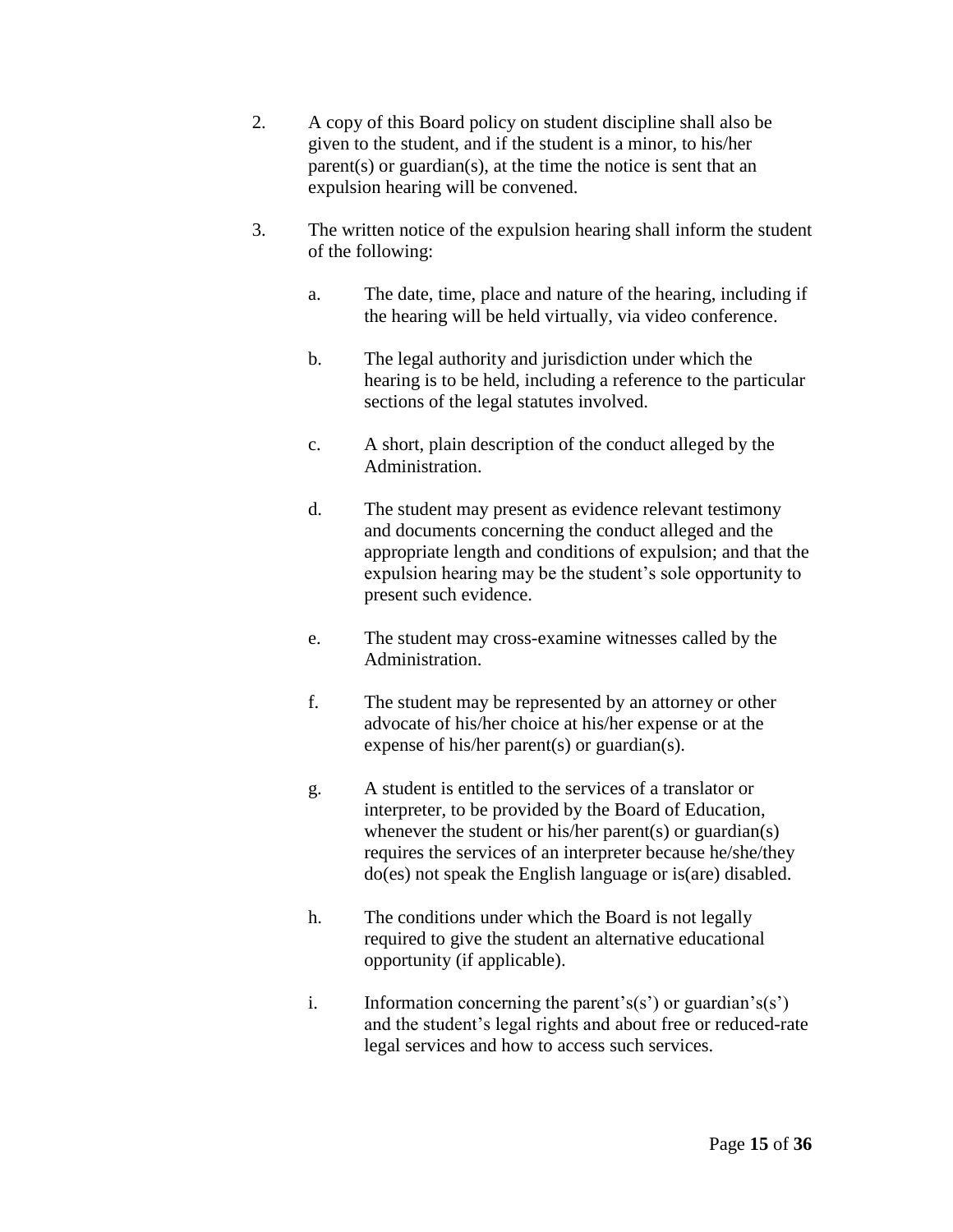- j. The parent(s) or guardian(s) of the student have the right to have the expulsion hearing postponed for up to one week to allow time to obtain representation, except that if an emergency exists, such hearing shall be held as soon after the expulsion as possible.
- D. Hearing Procedures:
	- 1. The hearing will be conducted by the Presiding Officer, who will call the meeting to order, introduce the parties, Board members and counsel, briefly explain the hearing procedures, and swear in any witnesses called by the Administration or the student.
	- 2. The hearing will be conducted in executive session. A verbatim record of the hearing will be made, either by tape recording or by a stenographer. A record of the hearing will be maintained, including the verbatim record, all written notices and documents relating to the case and all evidence received or considered at hearing.
	- 3. The Administration shall bear the burden of production to come forward with evidence to support its case and shall bear the burden of persuasion. The standard of proof shall be a preponderance of the evidence.
	- 4. Formal rules of evidence will not be followed. The Board has the right to accept hearsay and other evidence if it deems that evidence relevant or material to its determination. The Presiding Officer will rule on testimony or evidence as to it being immaterial or irrelevant.
	- 5. The hearing will be conducted in two (2) parts. In the first part of the hearing, the Board will receive and consider evidence regarding the conduct alleged by the Administration.
	- 6. In the first part of the hearing, the charges will be introduced into the record by the Superintendent or his/her designee.
	- 7. Each witness for the Administration will be called and sworn. After a witness has finished testifying, he/she will be subject to cross-examination by the opposite party or his/her legal counsel, by the Presiding Officer and by Board members.
	- 8. The student shall not be compelled to testify at the hearing.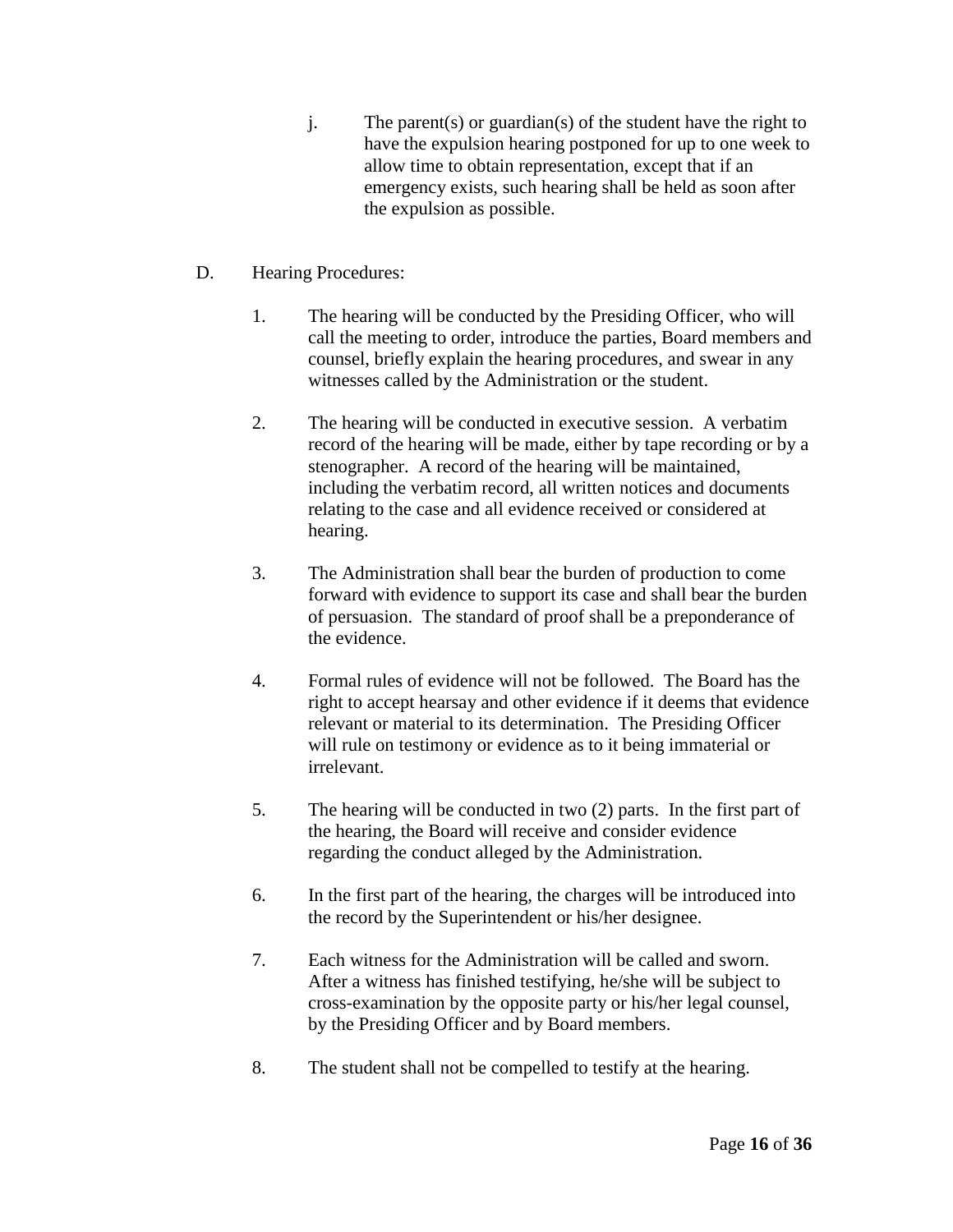- 9. After the Administration has presented its case, the student will be asked if he/she has any witnesses or evidence to present concerning the charges. If so, the witnesses will be sworn, will testify, and will be subject to cross examination and to questioning by the Presiding Officer and/or by the Board. The student may also choose to make a statement at this time. If the student chooses to make a statement, he or she will be sworn and subject to cross examination and questioning by the Presiding Officer and/or by the Board. Concluding statements will be made by the Administration and then by the student and/or his or her representative.
- 10. In cases where the student has denied the allegation, the Board must determine whether the student committed the offense(s) as charged by the Superintendent.
- 11. If the Board determines that the student has committed the conduct as alleged, then the Board shall proceed with the second portion of the hearing, during which the Board will receive and consider relevant evidence regarding the length and conditions of expulsion.
- 12. When considering the length and conditions of expulsion, the Board may review the student's attendance, academic and past disciplinary records. The Board may not review notices of prior expulsions or suspensions which have been expunged from the student's cumulative record, except as so provided in Section VI.A (9), (10), (11), above, and Section X, below. The Board may ask the Superintendent for a recommendation as to the discipline to be imposed.
- 13. Evidence of past disciplinary problems which have led to removal from a classroom, suspension or expulsion of a student being considered for expulsion may be considered only during the second portion of the hearing, during which the Board is considering length of expulsion and nature of alternative educational opportunity to be offered.
- 14. Where administrators presented the case in support of the charges against the student, such administrative staff shall not be present during the deliberations of the Board either on questions of evidence or on the final discipline to be imposed. The Superintendent may, after reviewing the incident with administrators, and reviewing the student's records, make a recommendation to the Board as to the appropriate discipline to be applied.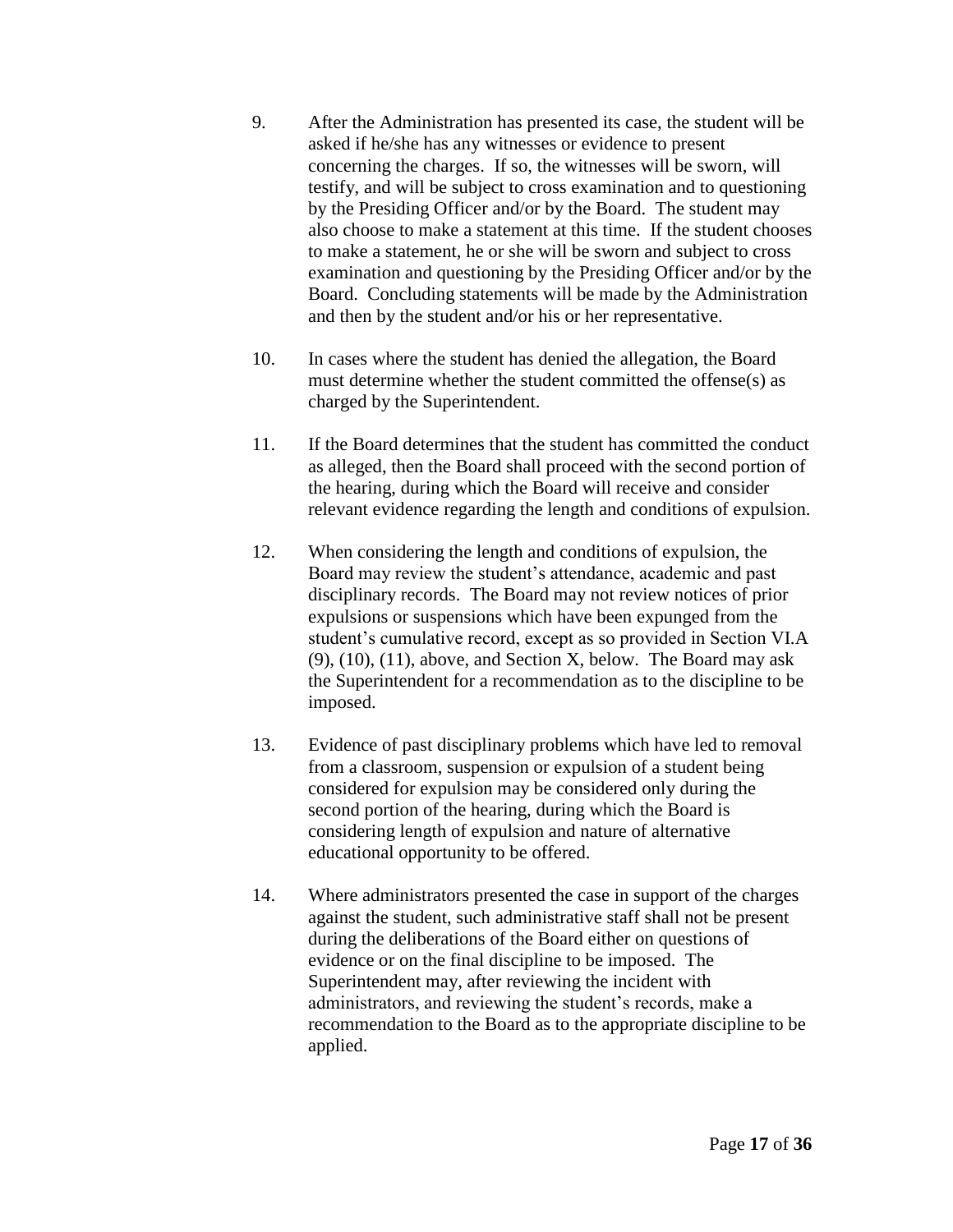- 15. The Board shall make findings as to the truth of the charges, if the student has denied them; and, in all cases, the disciplinary action, if any, to be imposed. While the hearing itself is conducted in executive session, the vote regarding expulsion must be made in open session and in a manner that preserves the confidentiality of the student's name and other personally identifiable information.
- 16. Except for a student who has been expelled based on possession of a firearm or deadly weapon as described in subsection IV.B(1) and (2) above, the Board may, in its discretion, shorten or waive the expulsion period for a student who has not previously been suspended or expelled, if the student completes a Board-specified program and meets any other conditions required by the Board. The Board-specified program shall not require the student and/or the student's parents to pay for participation in the program.
- 17. The Board shall report its final decision in writing to the student, or if such student is a minor, also to the parent(s) or guardian(s), stating the reasons on which the decision is based, and the disciplinary action to be imposed. Said decision shall be based solely on evidence presented at the hearing. The parents or guardian or any minor student who has been expelled shall be given notice of such disciplinary action within twenty-four (24) hours of the time of the institution of the period of the expulsion.
- 18. The hearing may be conducted virtually, via video conference, at the direction of the Board, in the event school buildings are closed to students or individuals are provided limited access to school buildings as a result of a pandemic. Any virtual hearing must provide the student the due process rights identified in this Subsection D.
- E. Presence on School Grounds and Participation in School-Sponsored Activities During Expulsion:

During the period of expulsion, the student shall not be permitted to be on school property and shall not be permitted to attend or participate in any school-sponsored activities, except for the student's participation in any alternative educational opportunity provided by the district in accordance with this policy, unless the Superintendent specifically authorizes the student to enter school property for a specified purpose or to participate in a particular school-sponsored activity.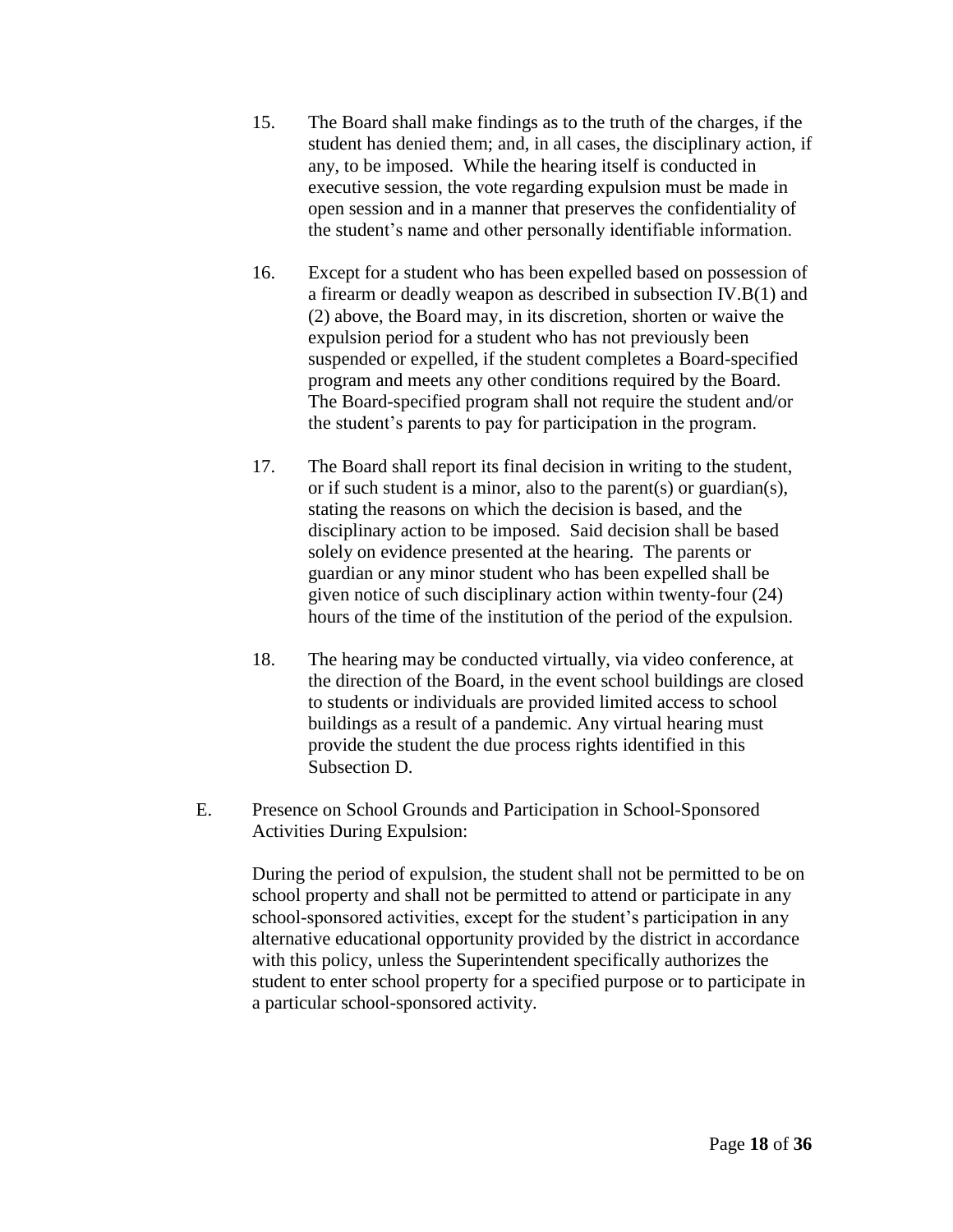## F. Stipulated Agreements:

In lieu of the procedures used in this Section, the Administration and the parent(s) or legal guardian(s) of a student facing expulsion may choose to enter into a Joint Stipulation of the Facts and a Joint Recommendation to the Board concerning the length and conditions of expulsion. Such Joint Stipulation and Recommendation shall include language indicating that the parent(s) or legal guardian(s) understand their right to have an expulsion hearing held pursuant to these procedures, and language indicating that the Board, in its discretion, has the right to accept or reject the Joint Stipulation of Facts and Recommendation. If the Board rejects either the Joint Stipulation of Facts or the Recommendation, an expulsion hearing shall be held pursuant to the procedures outlined herein. If the Student is eighteen years of age or older, the student shall have the authority to enter into a Joint Stipulation and Recommendation on his or her own behalf.

If the parties agree on the facts, but not on the disciplinary recommendation, the Administration and the parents (or legal guardians) of a student facing expulsion may also choose to enter into a Joint Stipulation of the Facts and submit only the Stipulation of the Facts to the Board in lieu of holding the first part of the hearing, as described above. Such Joint Stipulation shall include language indicating that the parents understand their right to have a hearing to determine whether the student engaged in the alleged misconduct and that the Board, in its discretion, has the right to accept or reject the Joint Stipulation of Facts. If the Board rejects the Joint Stipulation of Facts, a full expulsion hearing shall be held pursuant to the procedures outlined herein.

## IX. Alternative Educational Opportunities for Expelled Students

A. Students under sixteen (16) years of age:

Whenever the Board of Education expels a student under sixteen (16) years of age, it shall offer any such student an alternative educational opportunity.

- B. Students sixteen (16) to eighteen (18) years of age:
	- 1. The Board of Education shall provide an alternative educational opportunity to a sixteen (16) to eighteen (18) year-old student expelled for the first time if he/she requests it and if he/she agrees to the conditions set by the Board of Education. Such alternative educational opportunity may include, but shall not be limited to, the placement of a pupil who is at least seventeen years of age in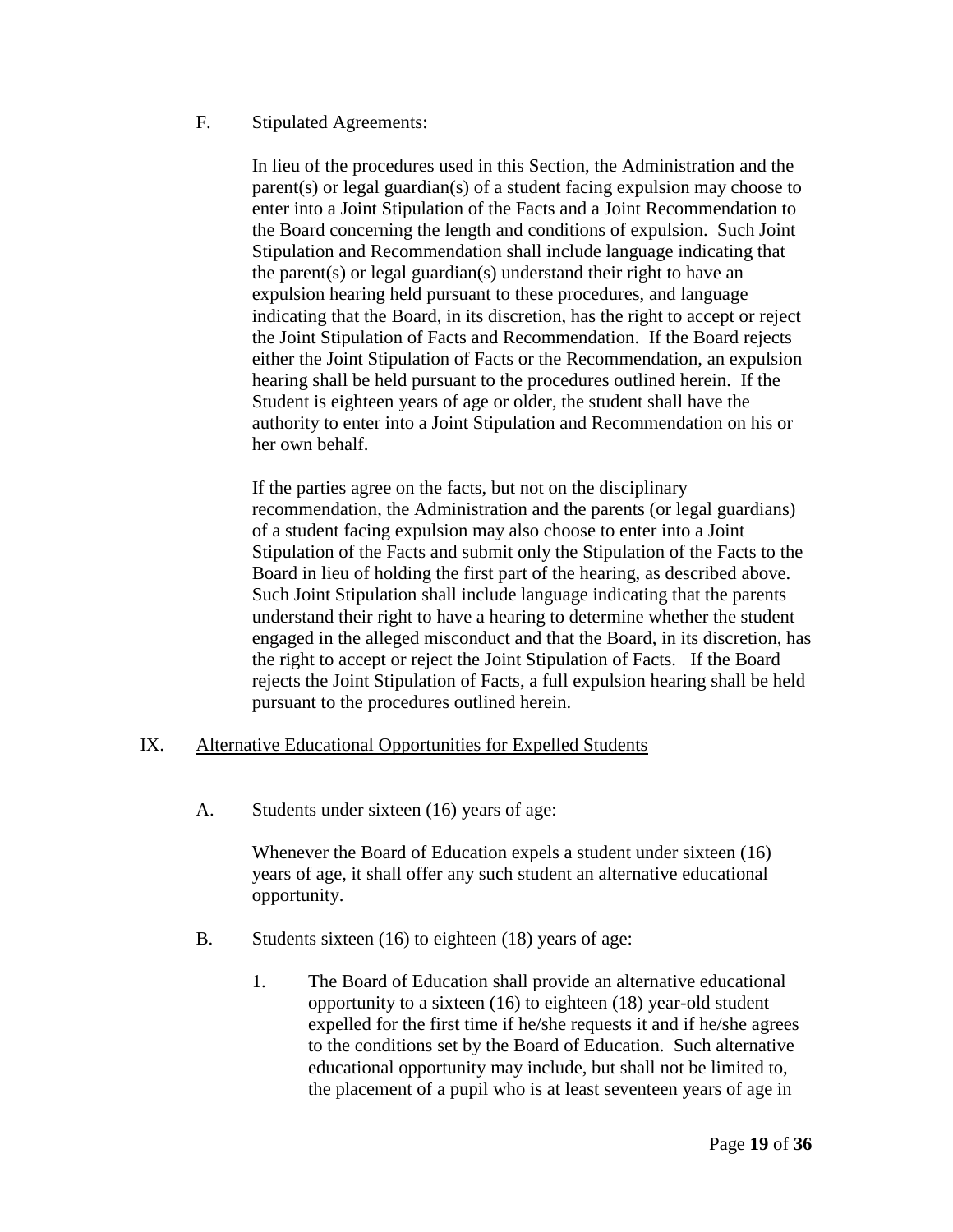an adult education program. Any pupil participating in an adult education program during a period of expulsion shall not be required to withdraw from school as a condition to his/her participation in the adult education program.

- 2. The Regional School District No. 17 Board of Education is not required to offer an alternative educational opportunity to any student between the ages of sixteen (16) and eighteen (18) who is expelled for a second, or subsequent, time.
- 3. The Regional School District No. 17 Board of Education shall count the expulsion of a pupil when he/she was under sixteen (16) years of age for purposes of determining whether an alternative educational opportunity is required for such pupil when he/she is between the ages of sixteen and eighteen.
- C. Students eighteen (18) years of age or older:

The Regional School District No. 17 Board of Education is not required to offer an alternative educational opportunity to expelled students eighteen (18) years of age or older.

- D. Content of Alternative Educational Opportunity
	- 1. For the purposes of Section IX, and subject to Subsection IX.E, below, any alternative educational opportunity to which an expelled student is statutorily entitled shall be (1) alternative education, as defined by Conn. Gen. Stat. § 10-74j and in accordance with the *Standards for Educational Opportunities for Students Who Have Been Expelled,* adopted by the State Board of Education, with an individualized learning plan, if the Board provides such alternative education, or (2) in accordance with the *Standards for Educational Opportunities for Students Who Have Been Expelled*, adopted by the State Board of Education.
	- 2. The Superintendent, or his/her designee, shall develop administrative regulations concerning alternative educational opportunities, which administrative regulations shall be in compliance with the standards adopted by the State Board of Education. Such administrative regulations shall include, but not limited to, provisions to address student placement in alternative education; individualized learning plans; monitoring of students placements and performance; and a process for transition planning.
- E. Students identified as eligible for services under the Individuals with Disabilities Education Act ("IDEA"):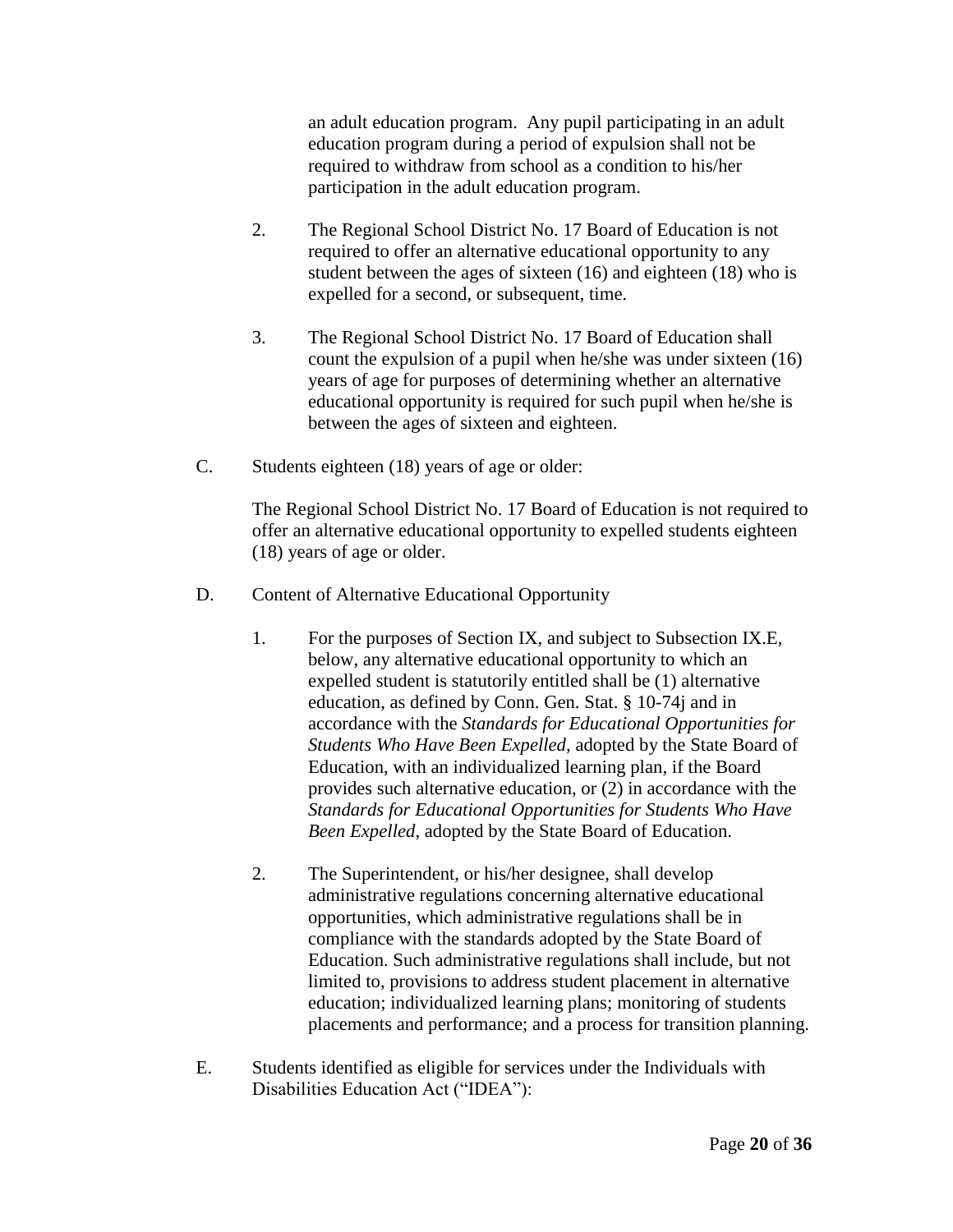Notwithstanding Subsections IX.A. through D. above, if the Board of Education expels a student who has been identified as eligible for services under the Individuals with Disabilities Education Act ("IDEA"), it shall offer an alternative educational opportunity to such student in accordance with the requirements of IDEA, as it may be amended from time to time, and in accordance with the Standards for Educational Opportunities for Students Who Have Been Expelled, adopted by the State Board of Education.

F. Students for whom an alternative educational opportunity is not required:

The Regional School District No. 17 Board of Education may offer an alternative educational opportunity to a pupil for whom such alternative educational opportunity is not required by law or as described in this policy. In such cases, the Board, or if delegated by the Board, the Administration, shall determine the components, including nature, frequency and duration of such services, of any such alternative educational opportunity.

## X. Notice of Student Expulsion on Cumulative Record

Notice of expulsion and the conduct for which the student was expelled shall be included on the student's cumulative educational record. Such notice, except for notice of an expulsion of a student in grades nine through twelve, inclusive, based upon possession of a firearm or deadly weapon, shall be expunged from the cumulative educational record by the Board if the student graduates from high school.

In cases where the student's period of expulsion is shortened or waived in accordance with Section VIII.D(14), above, the Board may choose to expunge the expulsion notice from the cumulative record at the time the student completes the Board-specified program and meets any other conditions required by the Board.

If a student's period of expulsion was not shortened or waived, the Board may choose to expunge the expulsion notice from the student's cumulative record prior to graduation if such student has demonstrated to the Board that the student's conduct and behavior in the years following such expulsion warrants an expungement. In deciding whether to expunge the expulsion notice, the Board may receive and consider evidence of any subsequent disciplinary problems that have led to removal from a classroom, suspension or expulsion of the student.

If the student has not previously been suspended or expelled, and the Administration chooses to expunge the expulsion notice from the student's cumulative record prior to graduation, the Administration may refer to the existence of the expunged notice, notwithstanding the fact that such notice may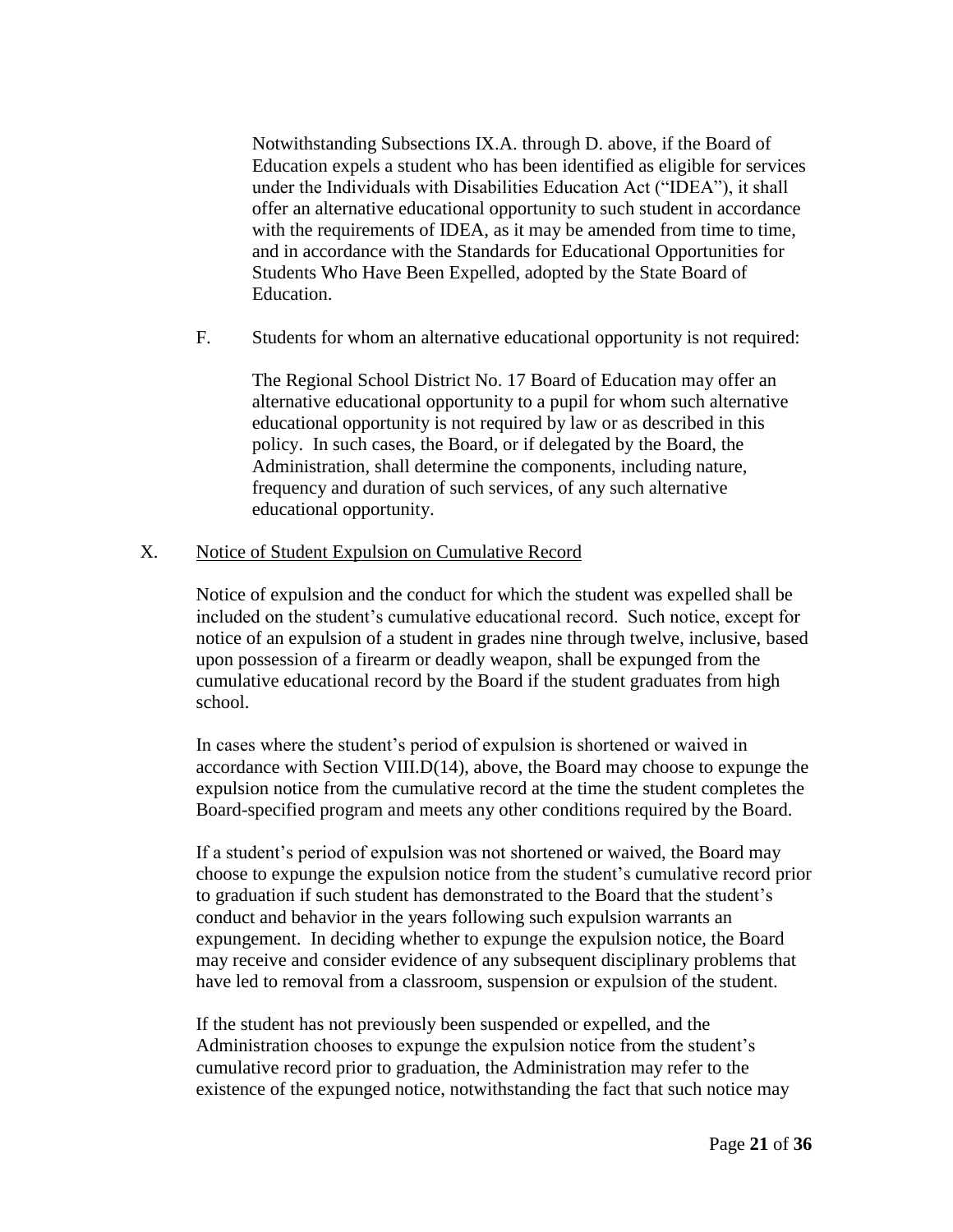have been expunged from the student's cumulative file, for the limited purpose of determining whether any subsequent suspension or expulsion by the student would constitute the student's first such offense.

- XI. Change of Residence During Expulsion Proceedings
	- A. Student moving into the school district:
		- 1. If a student enrolls in the district while an expulsion hearing is pending in another district, such student shall not be excluded from school pending completion of the expulsion hearing unless an emergency exists, as defined above. The Board shall retain the authority to suspend the student or to conduct its own expulsion hearing.
		- 2. Where a student enrolls in the district during the period of expulsion from another public school district, the Board may adopt the decision of the student expulsion hearing conducted by such other school district. The student shall be excluded from school pending such hearing. The excluded student shall be offered an alternative educational opportunity in accordance with statutory requirements. The Board shall make its determination based upon a hearing held by the Board, which hearing shall be limited to a determination of whether the conduct which was the basis of the previous public school district's expulsion would also warrant expulsion by the Board.
	- B. Student moving out of the school district:

Where a student withdraws from school after having been notified that an expulsion hearing is pending, but before a decision has been rendered by the Board, the notice of the pending expulsion hearing shall be included on the student's cumulative record and the Board shall complete the expulsion hearing and render a decision. If the Board subsequently renders a decision to expel the student, a notice of the expulsion shall be included on the student's cumulative record.

# XII. Procedures Governing Suspension and Expulsion of Students Identified as Eligible for Services under the Individuals with Disabilities Education Act  $("IDEA")$

A. Suspension of IDEA students:

Notwithstanding the foregoing, if the Administration suspends a student identified as eligible for services under the IDEA (an "IDEA student")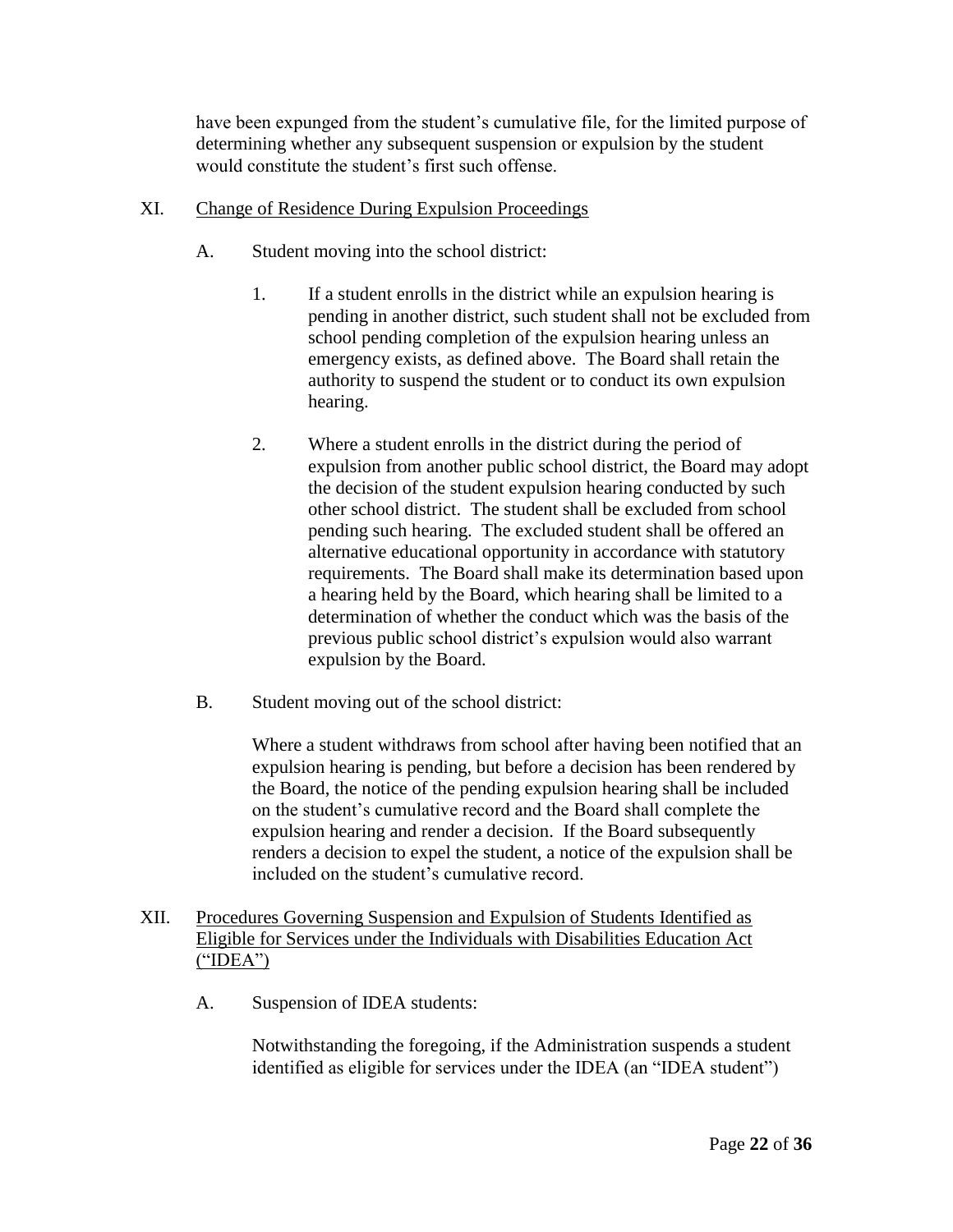who has violated any rule or code of conduct of the school district that applies to all students, the following procedures shall apply:

- 1. The Administration shall make reasonable attempts to immediately notify the parents of the student of the decision to suspend on the date on which the decision to suspend was made, and a copy of the special education procedural safeguards must either be handdelivered or sent by mail to the parents on the date that the decision to suspend was made.
- 2. During the period of suspension, the school district is not required to provide any educational services to the IDEA student beyond that which is provided to all students suspended by the school district.
- B. Expulsion and Suspensions that Constitute Changes in Placement for IDEA students:

Notwithstanding any provision to the contrary, if the Administration recommends for expulsion an IDEA student who has violated any rule or code of conduct of the school district that applies to all students, the procedures described in this section shall apply. The procedures described in this section shall also apply for students whom the Administration has suspended in a manner that is considered under the IDEA, as it may be amended from time to time, to be a change in educational placement:

- 1. Upon the decision by the Administration to recommend expulsion or impose a suspension that would constitute a change in educational placement, the Administration shall promptly notify the parent(s)/guardian(s) of the student of the recommendation of expulsion or the suspension that would constitute a change in educational placement, and provide the parents(s)/guardian(s) a copy of the special education procedural safeguards either by hand-delivery or by mail (unless other means of transmission have been arranged).
- 2. The school district shall immediately convene the student's planning and placement team ("PPT"), but in no case later than ten (10) school days after the recommendation for expulsion or the suspension that constitutes a change in placement was made. The student's PPT shall consider the relationship between the student's disability and the behavior that led to the recommendation for expulsion or the suspension which constitutes a change in placement, in order to determine whether the student's behavior was a manifestation of his/her disability.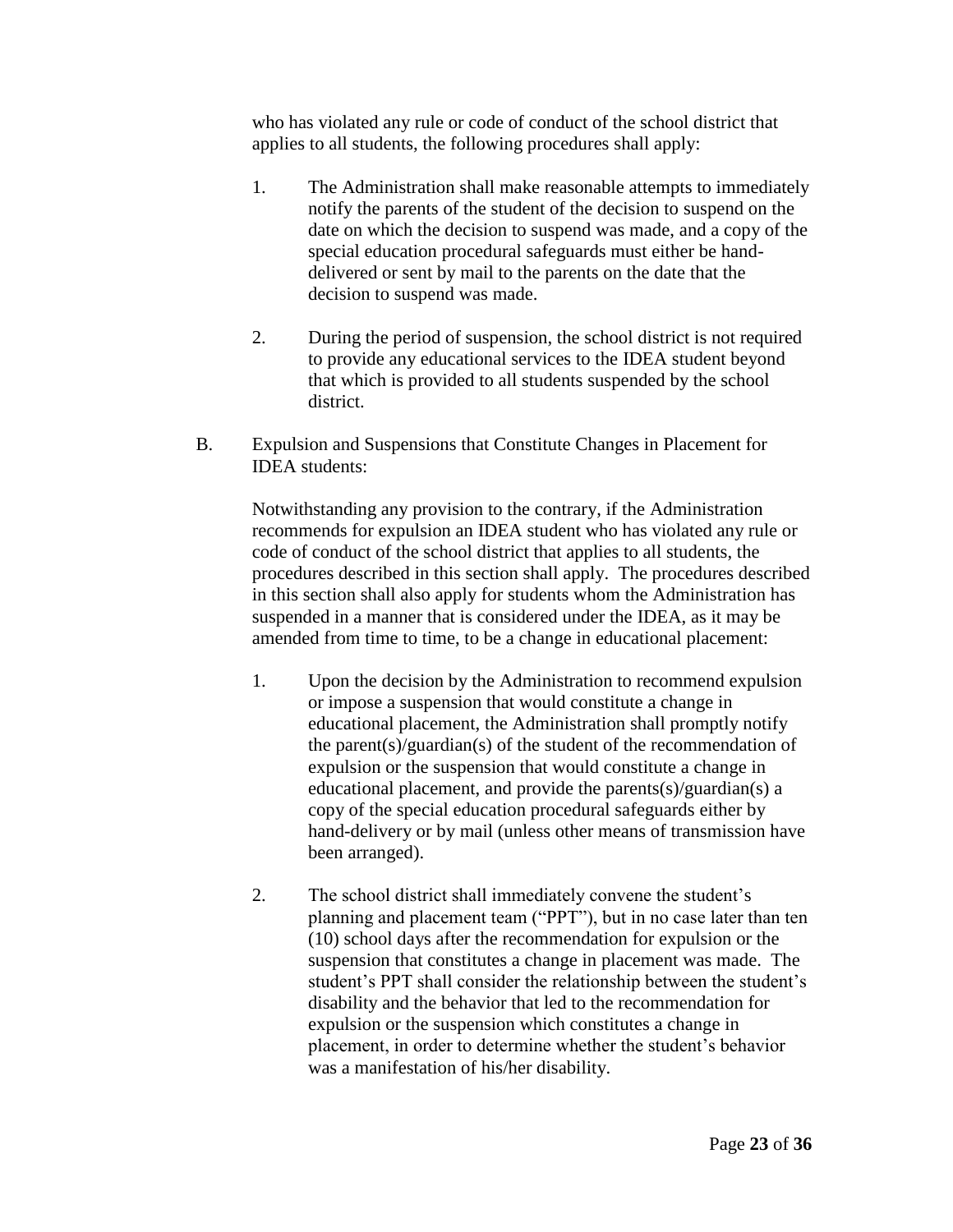- 3. If the student's PPT finds that the behavior was a manifestation of the student's disability, the Administration shall not proceed with the recommendation for expulsion or the suspension that constitutes a change in placement.
- 4. If the student's PPT finds that the behavior was not a manifestation of the student's disability, the Administration may proceed with the recommended expulsion or suspension that constitutes a change in placement.
- 5. During any period of expulsion, or suspension of greater than ten (10) days per school year, the Administration shall provide the student with an alternative education program in accordance with the provisions of the IDEA.
- 6. When determining whether to recommend an expulsion or a suspension that constitutes a change in placement, the building administrator (or his or her designee) should consider the nature of the misconduct and any relevant educational records of the student.
- C. Removal of Special Education Students for Certain Offenses:
	- 1. School personnel may remove a student eligible for special education under the IDEA to an appropriate interim alternative educational setting for not more than forty-five (45) school days if the student:
		- a. Was in possession of a dangerous weapon, as defined in 18 U.S.C.  $930(g)(2)$ , as amended from time to time, on school grounds or at a school-sponsored activity, or
		- b. Knowingly possessed or used illegal drugs or sold or solicited the sale of a controlled substance while at school or at a school-sponsored activity; or
		- c. Has inflicted serious bodily injury upon another person while at school, on school premises, or at a school function.
	- 2. The following definitions shall be used for this subsection XII.C.:
		- a. **Dangerous weapon** means a weapon, device, instrument, material, or substance, animate or inanimate, that is used for, or is readily capable of, causing death or serious bodily injury, except that such term does not include a pocket knife with a blade of less than 2.5 inches in length.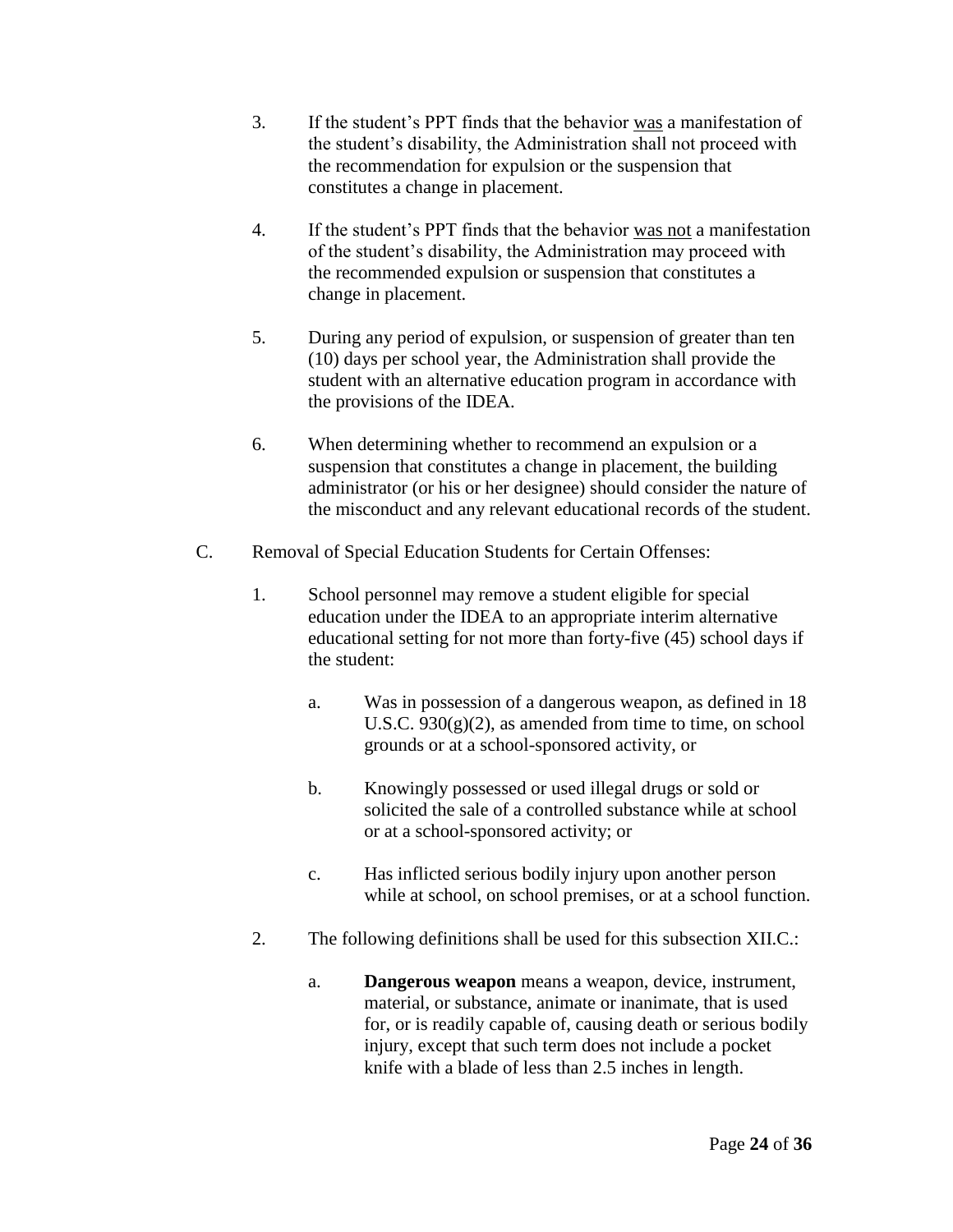- b. **Controlled substance** means a drug or other substance identified under schedules I, II, III, IV, or V in section 202(c) of the Controlled Substances Act, 21 U.S.C. 812(c).
- c. **Illegal drug** means a controlled substance but does not include a substance that is legally possessed or used under the supervision of a licensed health-care professional or that is legally possessed or used under any other authority under the Controlled Substances Act or under any other provision of federal law.
- d. **Serious bodily injury** means a bodily injury which involves: (A) a substantial risk of death; (B) extreme physical pain; (C) protracted and obvious disfigurement; or (D) protracted loss or impairment of the function of a bodily member, organ, or mental faculty.
- XIII. Procedures Governing Expulsions for Students Identified as Eligible under Section 504 of the Rehabilitation Act of 1973 ("Section 504")
	- A. Except as provided in subsection B below, notwithstanding any provision to the contrary, if the Administration recommends for expulsion a student identified as eligible for educational accommodations under Section 504 who has violated any rule or code of conduct of the school district that applies to all students, the following procedures shall apply:
		- 1. The parents of the student must be notified of the decision to recommend the student for expulsion.
		- 2. The district shall immediately convene the student's Section 504 team ("504 team") for the purpose of reviewing the relationship between the student's disability and the behavior that led to the recommendation for expulsion. The 504 team will determine whether the student's behavior was a manifestation of his/her disability.
		- 3. If the 504 team finds that the behavior was a manifestation of the student's disability, the Administration shall not proceed with the recommended expulsion.
		- 4. If the 504 team finds that the behavior was not a manifestation of the student's disability, the Administration may proceed with the recommended expulsion.
	- B. The Board may take disciplinary action for violations pertaining to the use or possession of illegal drugs or alcohol against any student with a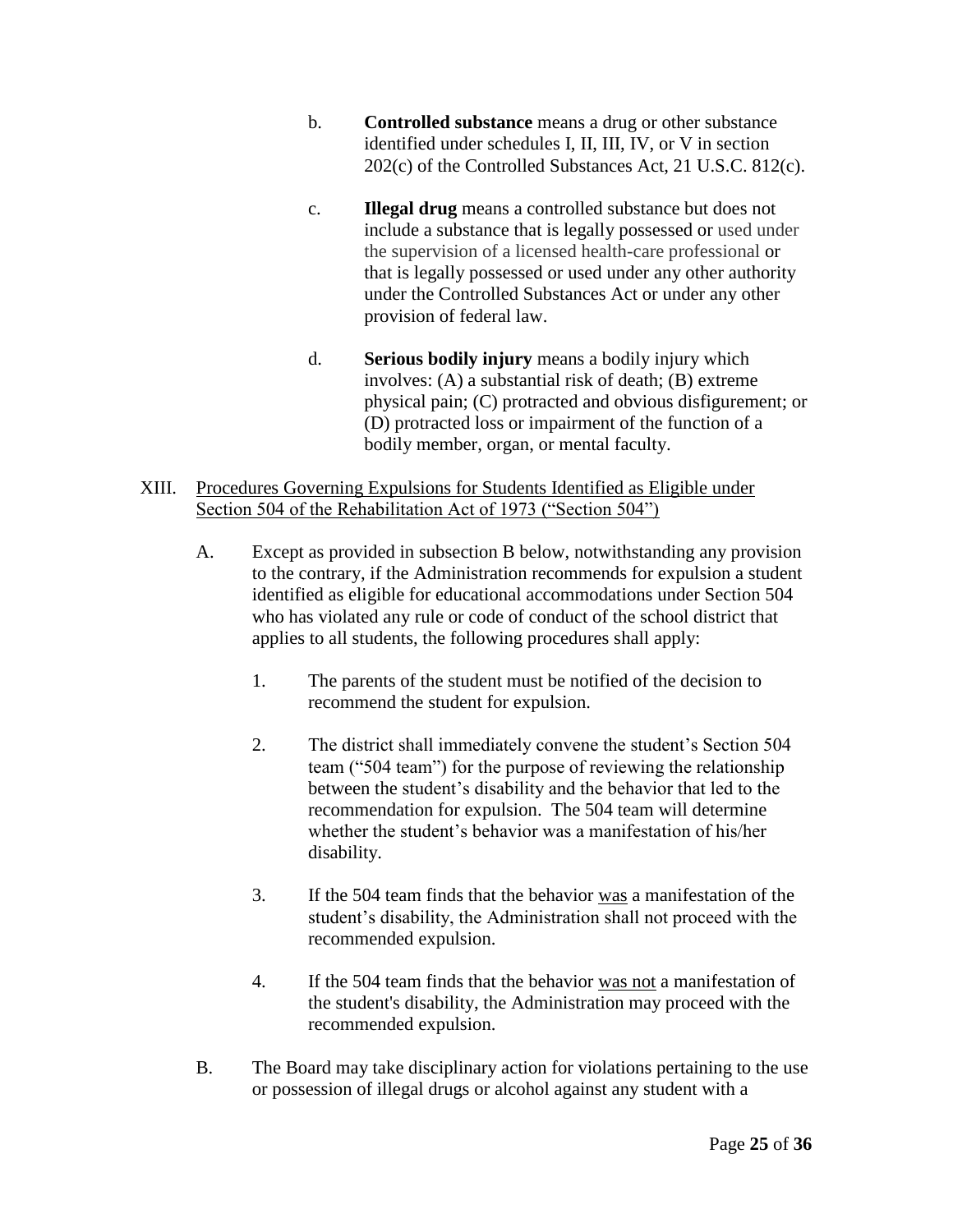disability who currently is engaging in the illegal use of drugs or alcohol to the same extent that such disciplinary action is taken against nondisabled students. Thus, when a student with a disability is recommended for expulsion based solely on the illegal use or possession of drugs or alcohol, the 504 team shall not be required to meet to review the relationship between the student's disability and the behavior that led to the recommendation for expulsion.

# XIV. Procedures Governing Expulsions for Students Placed in a Juvenile Detention **Center**

- A. Any student who commits an expellable offense and is subsequently placed in a juvenile detention center or any other residential placement for such offense may be expelled by the Board in accordance with the provisions of this section. The period of expulsion shall run concurrently with the period of placement in a juvenile detention center or other residential placement.
- B. If a student who committed an expellable offense seeks to return to a school district after participating in a diversionary program or having been placed in a juvenile detention center or any other residential placement and such student has not been expelled by the board of education for such offense under subdivision (A) of this subsection, the Board shall allow such student to return and may not expel the student for additional time for such offense.

## XV. Early Readmission to School

An expelled student may apply for early readmission to school. The Board delegates the authority to make decisions on readmission requests to the Superintendent. Students desiring readmission to school shall direct such readmission requests to the Superintendent. The Superintendent has the discretion to approve or deny such readmission requests, and may condition readmission on specified criteria.

## XVI. Dissemination of Policy

The Regional School District No. 17 Board of Education shall, at the beginning of each school year and at such other times as it may deem appropriate, provide for an effective means of informing all students, parent(s) and/or guardian(s) of this policy.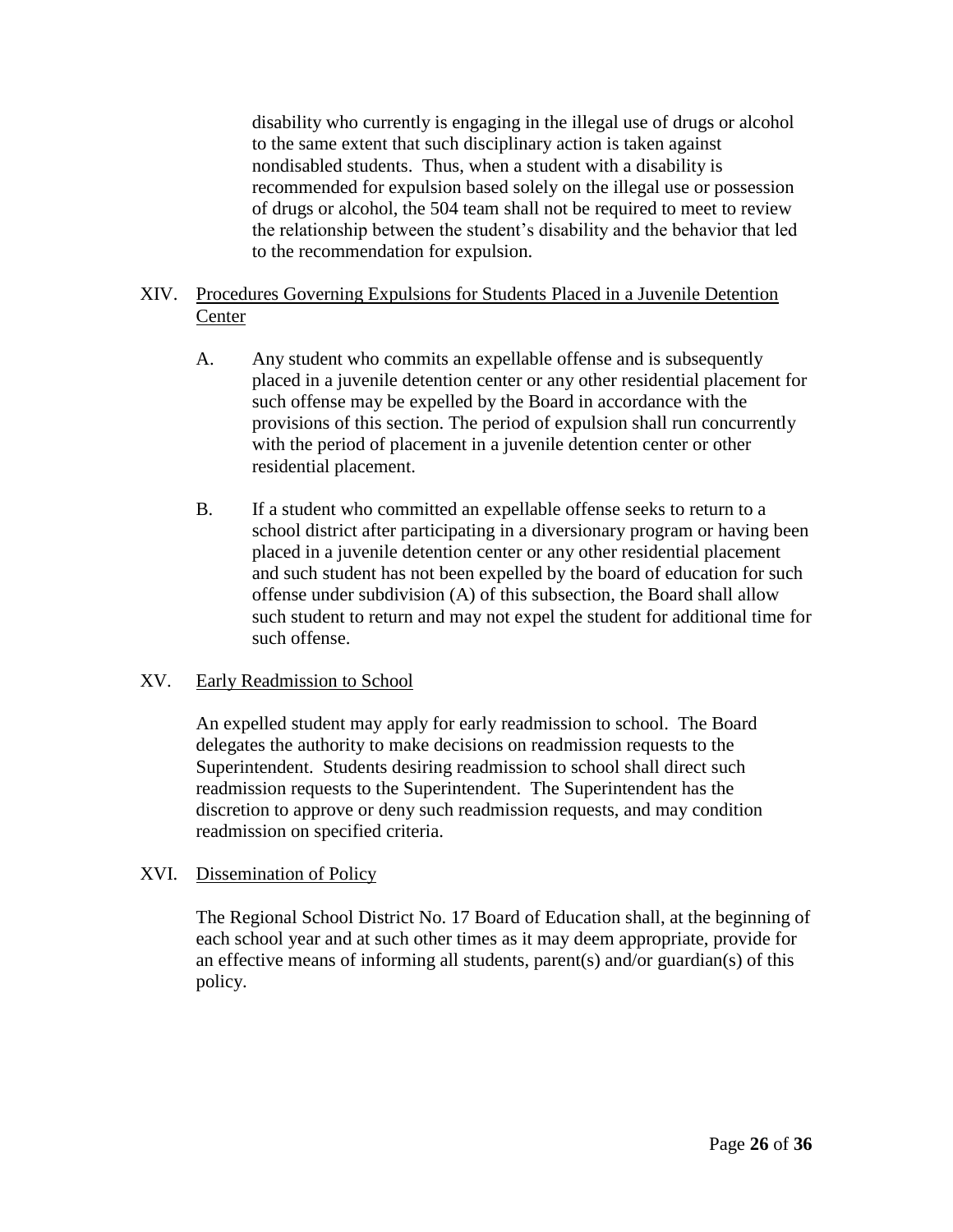## XVII. Compliance with Documentation and Reporting Requirements

- A. The Regional School District No. 17 Board of Education shall include on all disciplinary reports the individual student's state-assigned student identifier (SASID).
- B. The Regional School District No. 17 Board of Education shall report all suspensions and expulsions to the State Department of Education.
- C. If the Regional School District No. 17 Board of Education expels a student for sale or distribution of a controlled substance, as defined in Conn. Gen. Stat. § 21a-240(9), whose manufacture, distribution, sale, prescription, dispensing, transporting or possessing with the intent to sell or dispense, offering, or administration is the subject to criminal penalties under Conn. Gen. Stat. §§ 21a-277 and 21a-278, the Board shall refer such student to an appropriate state or local agency for rehabilitation, intervention or job training and inform the agency of its action.
- D. If the Regional School District No. 17 Board of Education expels a student for possession of a firearm, as defined in 18 U.S.C. § 921, or deadly weapon, dangerous instrument or martial arts weapon, as defined in Conn. Gen. Stat. § 53a-3, the Board shall report the violation to the local police.

#### Legal References:

Connecticut General Statutes:

- Public Act 19-91, "An Act Concerning Various Revisions and Additions to the Education Statutes."
- Public Act 19-13, "An Act Prohibiting the Sale of Cigarettes, Tobacco Products, Electronic Nicotine Delivery Systems and Vapor Products to Persons Under Age Twenty-One."

| $$10-16$     | Length of school year                                       |
|--------------|-------------------------------------------------------------|
| $\S$ § 4-176 | e through 4-180a and § 4-181a Uniform Administrative        |
|              | <b>Procedures Act</b>                                       |
| $$10-222d$   | Safe school climate plans. Definitions. Safe school climate |
|              | assessments                                                 |
| $§$ \$10-233 | a through 10-233f Suspension and expulsion of students.     |
| $$10-233l$   | Expulsion and suspension of children in preschool           |
|              | programs                                                    |
| $$10-253$    | School privileges for children in certain placements,       |
|              | nonresident children, children in temporary shelters,       |
|              | homeless children and children in juvenile detention        |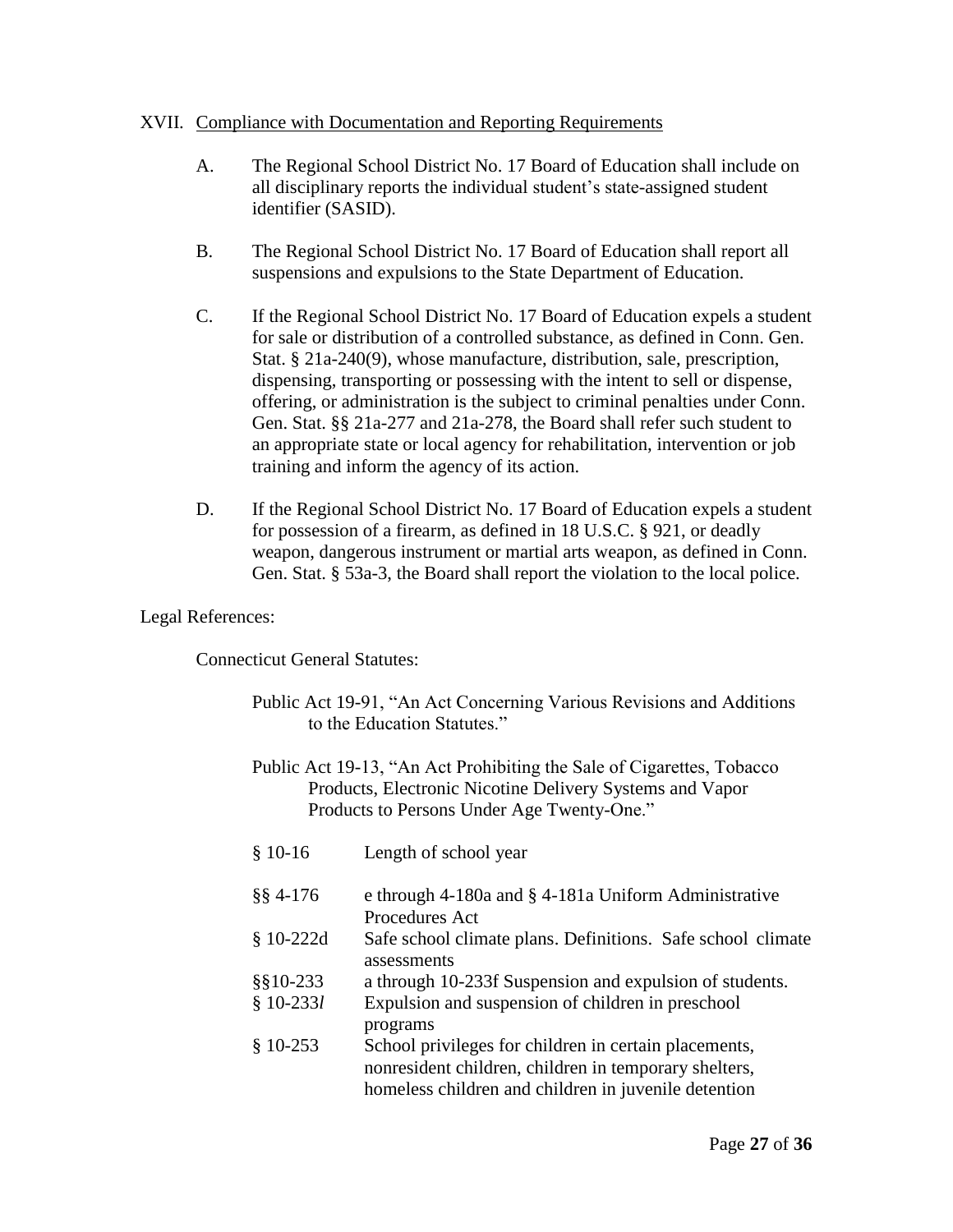| facilities. Liaison to facilitate transitions between school<br>districts and juvenile and criminal justice systems. |
|----------------------------------------------------------------------------------------------------------------------|
| Definitions                                                                                                          |
| Use of electronic nicotine delivery system or vapor                                                                  |
| product prohibited                                                                                                   |
| a through 408p Palliative Use of Marijuana                                                                           |
| Weapons in vehicles                                                                                                  |
| Definitions                                                                                                          |
| Sale and delivery of electronic nicotine delivery system or<br>vapor products to minors                              |
| Carrying of dangerous weapons prohibited.                                                                            |
|                                                                                                                      |

Packer v. Board of Educ. of the Town of Thomaston, 246 Conn. 89 (1998). State v. Hardy, 896 A.2d 755, 278 Conn. 113 (2006). State v. Guzman, 955 A.2d 72, 2008 Conn. App. LEXIS 445 (Sept. 16, 2008).

Connecticut State Department of Education, Standards for Educational Opportunities for Students Who Have Been Expelled, adopted January 3, 2018.

Federal law:

Individuals with Disabilities Education Act, 20 U.S.C. 1400 *et seq.*, as amended by the Individuals with Disabilities Education Improvement Act of 2004, Pub. L. 108-446. Section 504 of the Rehabilitation Act of 1973, 29 U.S.C. § 794(a). 18 U.S.C. § 921 (definition of "firearm") 18 U.S.C. § 930(g)(2) (definition of "dangerous weapon") 18 U.S.C. § 1365(h)(3) (identifying "serious bodily injury") 21 U.S.C. § 812(c) (identifying "controlled substances") 34 C.F.R. § 300.530 (defining "illegal drugs") Gun-Free Schools Act, 20 U.S.C. § 7961 Honig v. Doe, 484 U.S. 305 (1988)

BOE APPROVED: 02.23.21 REVISED: \_\_\_\_\_\_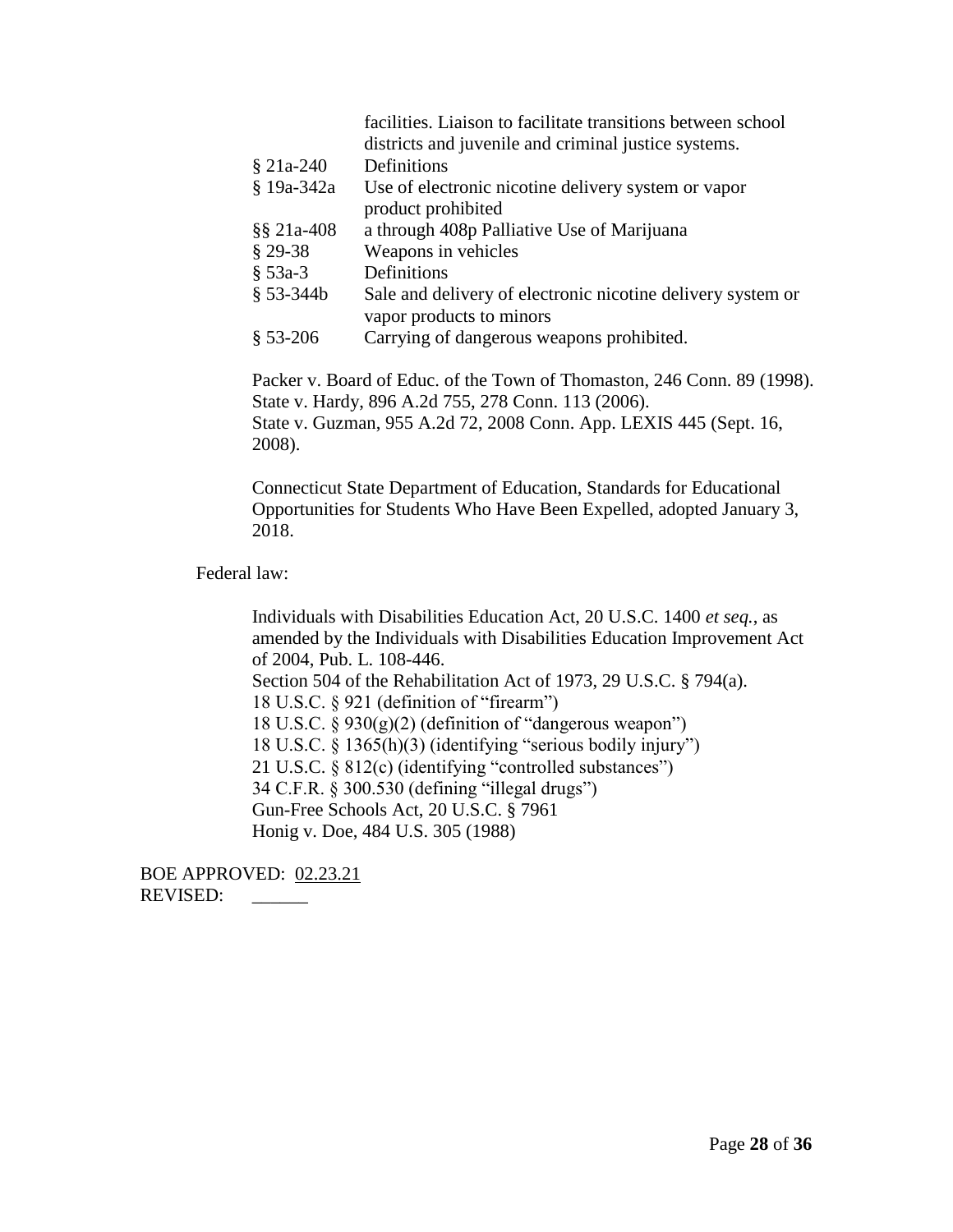# **ADMINISTRATIVE REGULATIONS REGARDING ALTERNATIVE EDUCATIONAL OPPORTUNITIES FOR EXPELLED STUDENTS**

## I. Applicability of these Administrative Regulations

These administrative regulations shall apply in cases when, pursuant to state law, a student in the Regional School District No. 17 Public Schools (the "District") is entitled to an alternative educational opportunity during a period of expulsion.

#### II. Responsible Personnel

The building principal of the school from which the student has been expelled, or his/her designee(s), shall maintain responsibility for compliance with these administrative regulations relative to the individual student who is being provided with the alternative educational opportunity.

## III. Student Placement Procedures

- A. After a student has been expelled, and unless extraordinary circumstances exist, the building principal, or his/her designee(s), will take the following steps:
	- 1. Meet with the expelled student's parent(s)/guardian(s) prior to the student's placement in an alternative educational setting to provide information concerning the potentially appropriate alternative educational opportunities for the student and to inform the parent(s)/guardian(s) and student of the right to apply for early readmission to school in accordance with Conn. Gen. Stat. Section 10-233d(j).
	- 2. Consult with relevant school personnel from the school from which the student was expelled, who are knowledgeable about the student, to obtain information regarding the student's academic, social, and behavioral history that will help inform the decision concerning an appropriate alternative educational opportunity. Such information may be gathered by written reports.
	- 3. After placement options have been shared with the parent(s)/guardian(s), convene a placement meeting at which all alternative educational opportunities are explored and a placement decision is made.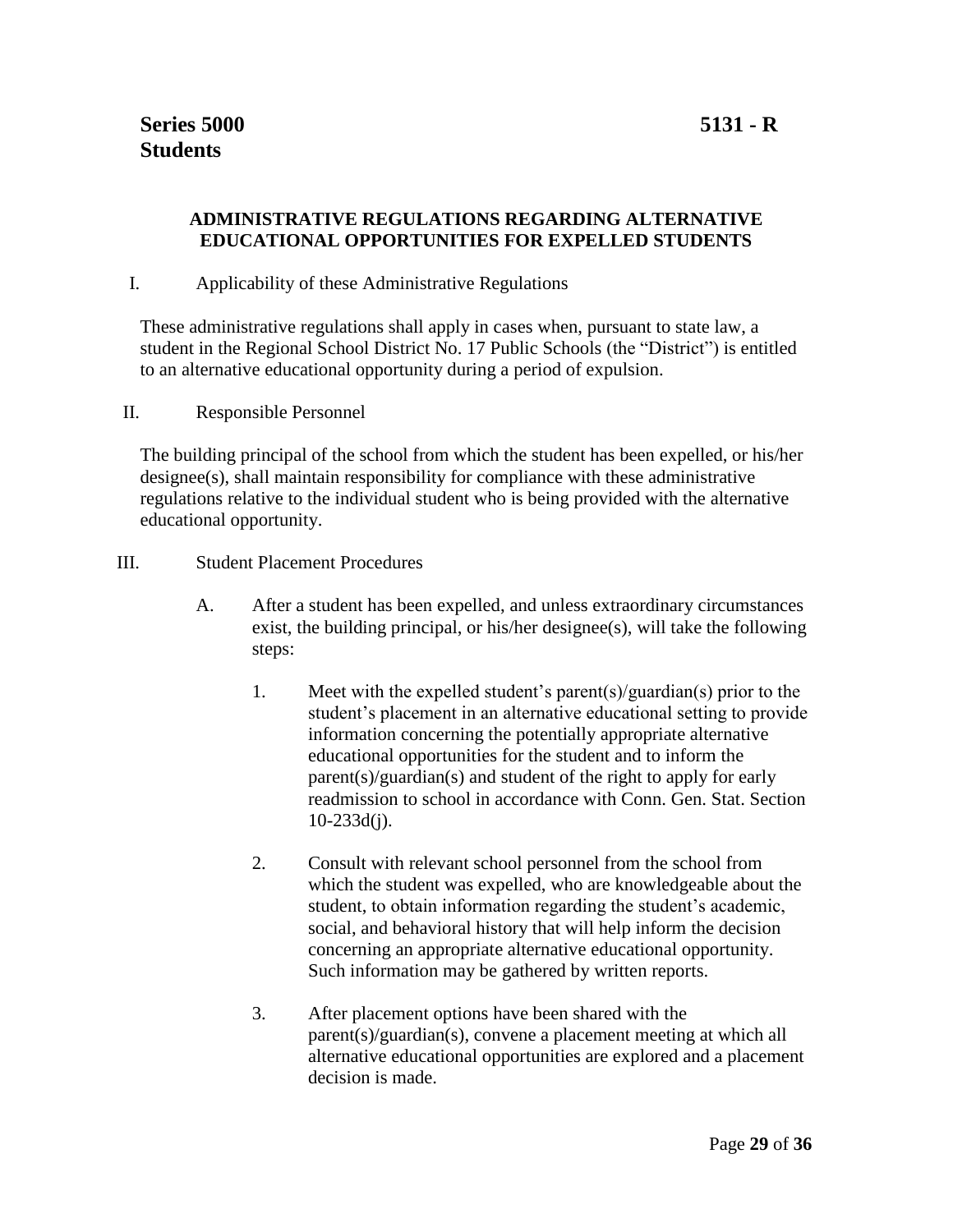- B. The educational programming and placement for expelled students who are eligible to receive special education and related services under the Individuals with Disabilities Education Act ("IDEA") shall be determined by the student's Planning and Placement Team ("PPT"). In such case, Subsection A above shall not apply.
- IV. Individualized Learning Plan
	- A. Development of the Individualized Learning Plan

After the student has been accepted into an alternative educational placement, the principal, or his/her designee, will develop an Individualized Learning Plan ("ILP") that will govern the programming for the student for the period of expulsion. To develop the ILP, the principal, or his/her designee, will collaborate with school personnel from the school from which the student was expelled, the student and the parent/guardian, and will review all relevant student records.

- B. Contents of the Individualized Learning Plan
	- 1. The ILP will reference student records with information relevant to the provision of an alternative educational opportunity. These records may include:
		- a. Student success plan (for students who have a student success plan as mandated by state law, the student success plan may inform the ILP but does not replace the ILP);
		- b. Individualized education program ("IEP");
		- c. Section 504 Plan;
		- d. Individualized health care plan or emergency care plan; and/or
		- e. Other relevant academic and behavioral data.
	- 2. The ILP will address the following:
		- a. The student's academic and behavioral needs and appropriate academic and behavioral goals and interventions, including the student's core classes at the time of expulsion and the student's current placement or progress in the curriculum for those classes so that the student has an opportunity to continue to progress in the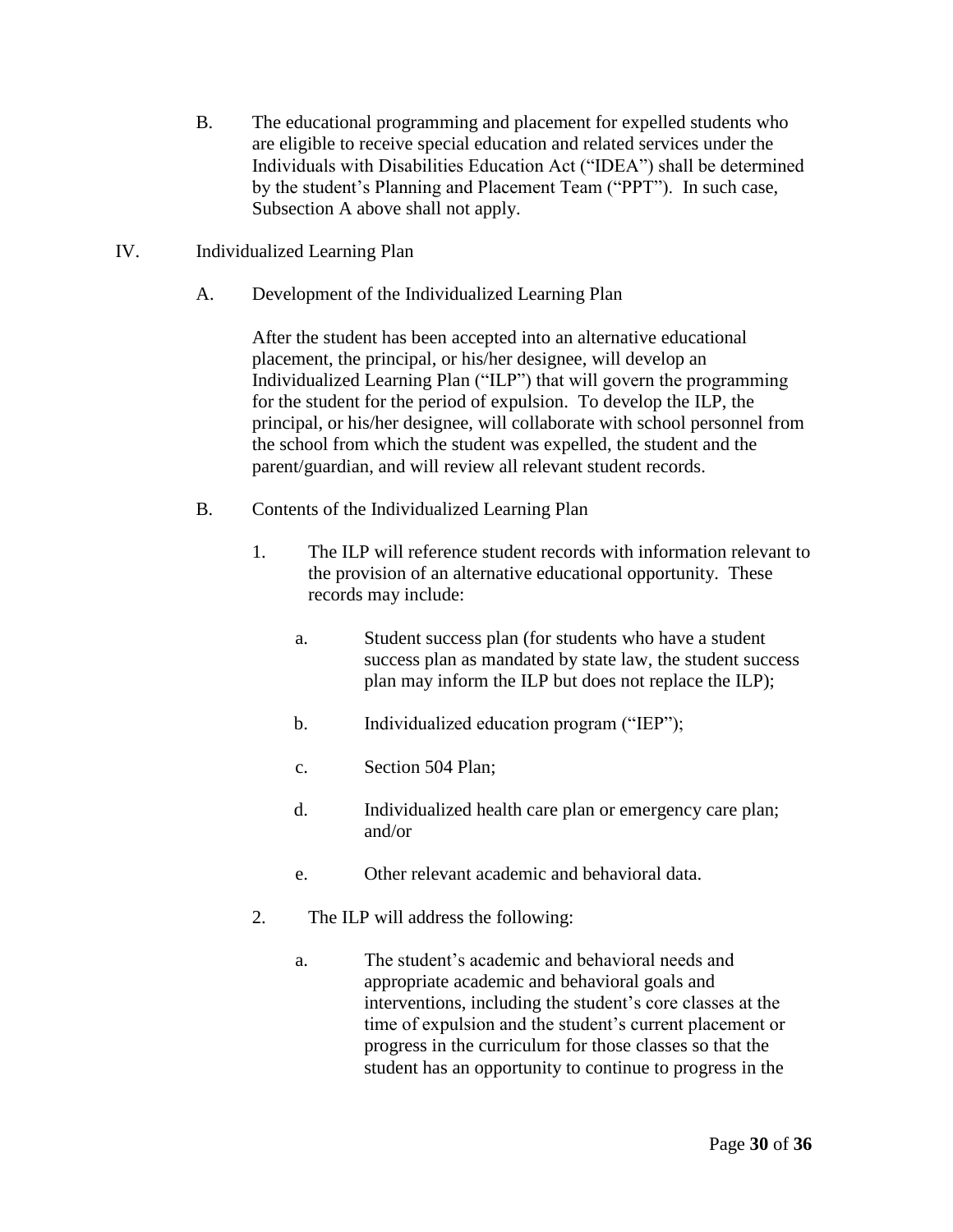Board's academic program and earn graduation credits, if applicable;

- b. Benchmarks to measure progress towards the goals and ultimately, progress towards graduation;
- c. Provision for the timing and method for reviewing the student's progress in the alternative educational opportunity and for communicating that progress to the parent/guardian or student. For most students, monitoring and reviewing the student's progress will include monitoring the student's attendance, work completion and progress toward meeting the relevant academic standards for particular coursework, and thus progressing toward graduation, if applicable. The student's progress and grades will be communicated to the parents/guardians or student with the same frequency as similar progress for students in the regular school environment is reported and communicated to parents/guardians or students. The student's progress and grades will also be reported to the school from which the student was expelled;
- d. Provision for the timely transfer of the student's records both from the student's school to the alternative educational opportunity provider, and also from the alternative educational opportunity provider to the student's school; and
- e. The possibility of early readmission to the school from which the student was expelled and the early readmission criteria, if any, established by the Board of Education or Superintendent, as applicable.
- V. Review of Student's Placement in Alternative Educational Opportunity and Individualized Learning Plan
	- A. A review of the appropriateness of the placement must occur at least once per marking period.
	- B. The placement review must include:
		- 1. Review of the ILP to (1) assess progress and make adjustments as necessary and (2) determine its alignment with the goals of the student's IEP, where applicable; and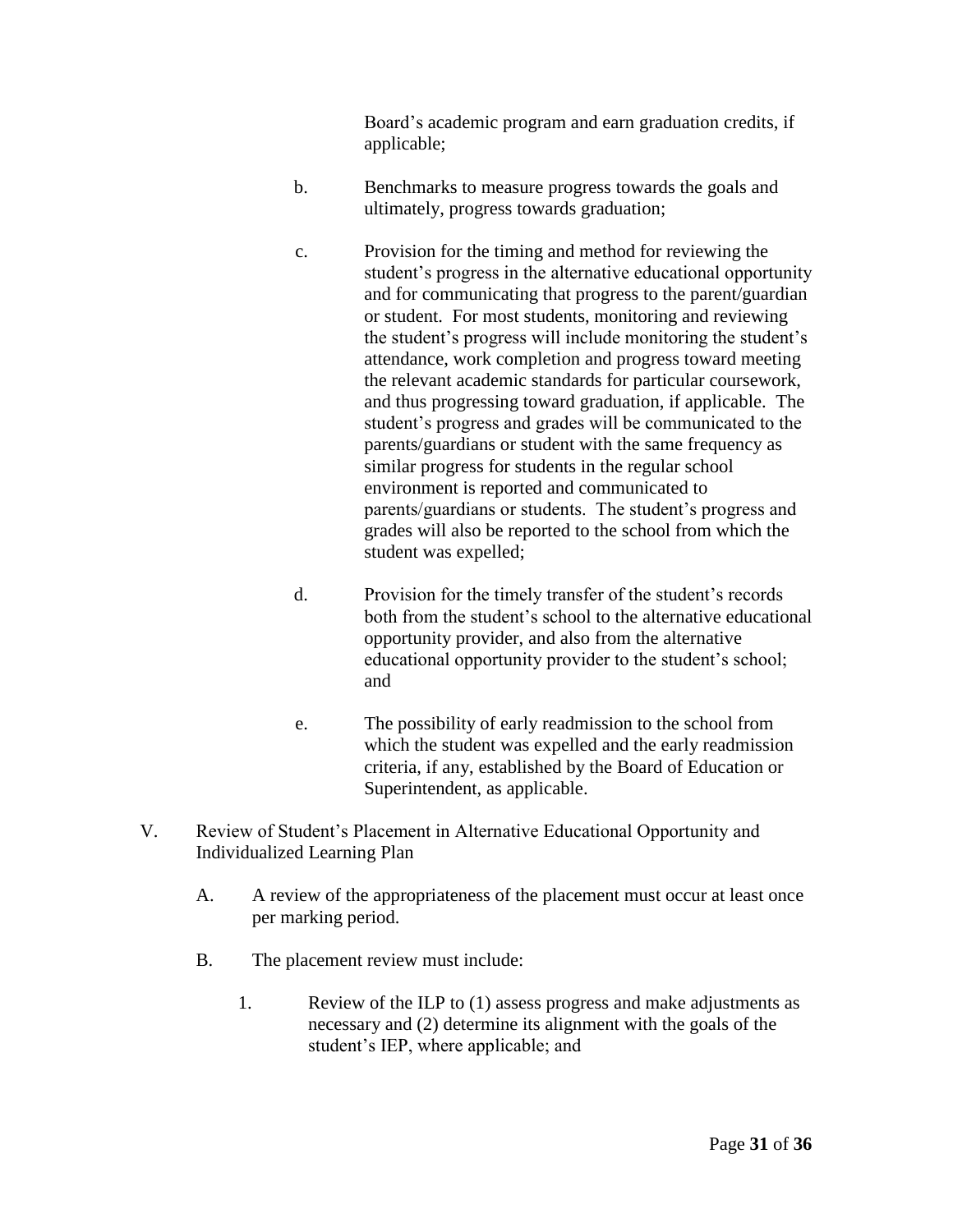- 2. Consideration of opportunities for early readmission as set forth in the ILP, as established by the Regional School District No. 17 Board of Education or Superintendent, as applicable.
- VI. Transition Plan for Readmission
	- A. Before a student is readmitted to the school from which the student was expelled, relevant staff should provide an opportunity to meet with the parents/guardians and student to discuss the student's readmission. As part of the readmission process and the student's ILP, the principal, or his/her designee, should consider:
		- 1. Efforts to readmit the student at a semester starting point (at the high school level);
		- 2. A plan to transfer the student's credits and records back to the school from which the student was expelled:
			- a. The District will award an expelled high school student appropriate high school credit for work satisfactorily completed during the period the student participates in the alternative educational opportunity and will transfer relevant records back to the school from which the student was expelled;
			- b. The District will provide an expelled student transferring to a new school district a progress summary of all work completed during the course of the student's expulsion, and will indicate the course credit earned by the student for that work.
		- 3. The student's need for academic and other supports upon returning to his/her school; and
		- 4. Efforts to connect the returning student with opportunities to participate in extracurricular activities.
	- B. In the event the principal, or his/her designee, determines that a student's alternative educational opportunity is no longer beneficial to the student, but it remains inappropriate to return the student to the school from which the student was expelled, a plan for a different alternative educational opportunity may be developed in accordance with the procedures outlines in these Administrative Regulations.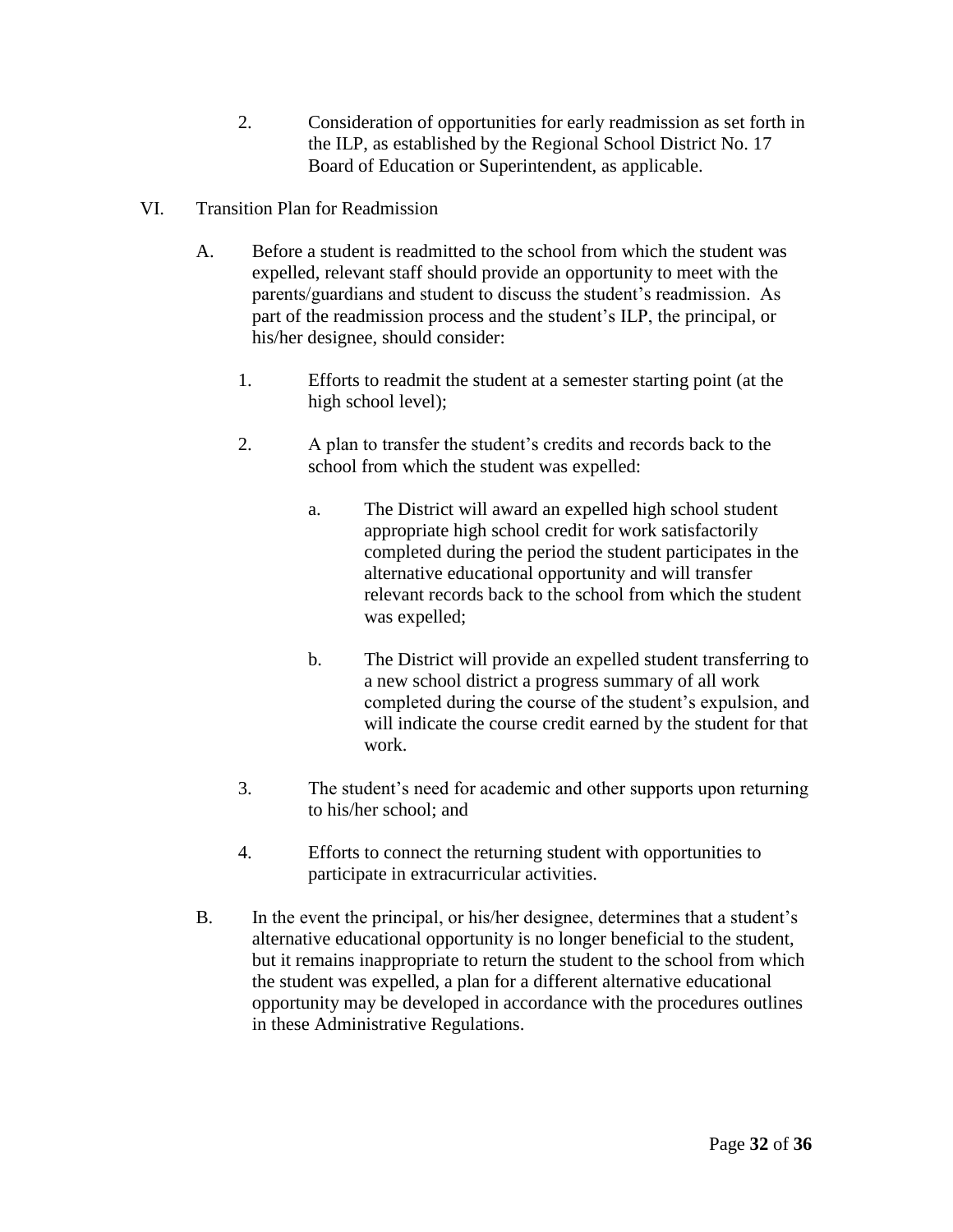Legal References:

Connecticut General Statutes:

Conn. Gen. Stat. § 10-233d

Federal law:

Individuals with Disabilities Education Act, 20 U.S.C. 1400 *et seq.*, as amended by the Individuals with Disabilities Education Improvement Act of 2004, Pub. L. 108-446.

Section 504 of the Rehabilitation Act of 1973, 29 U.S.C. § 794(a).

Connecticut State Department of Education, Standards for Educational Opportunities for Students Who Have Been Expelled (January 3, 2018).

BOE APPROVED: 02.23.21 REVISED: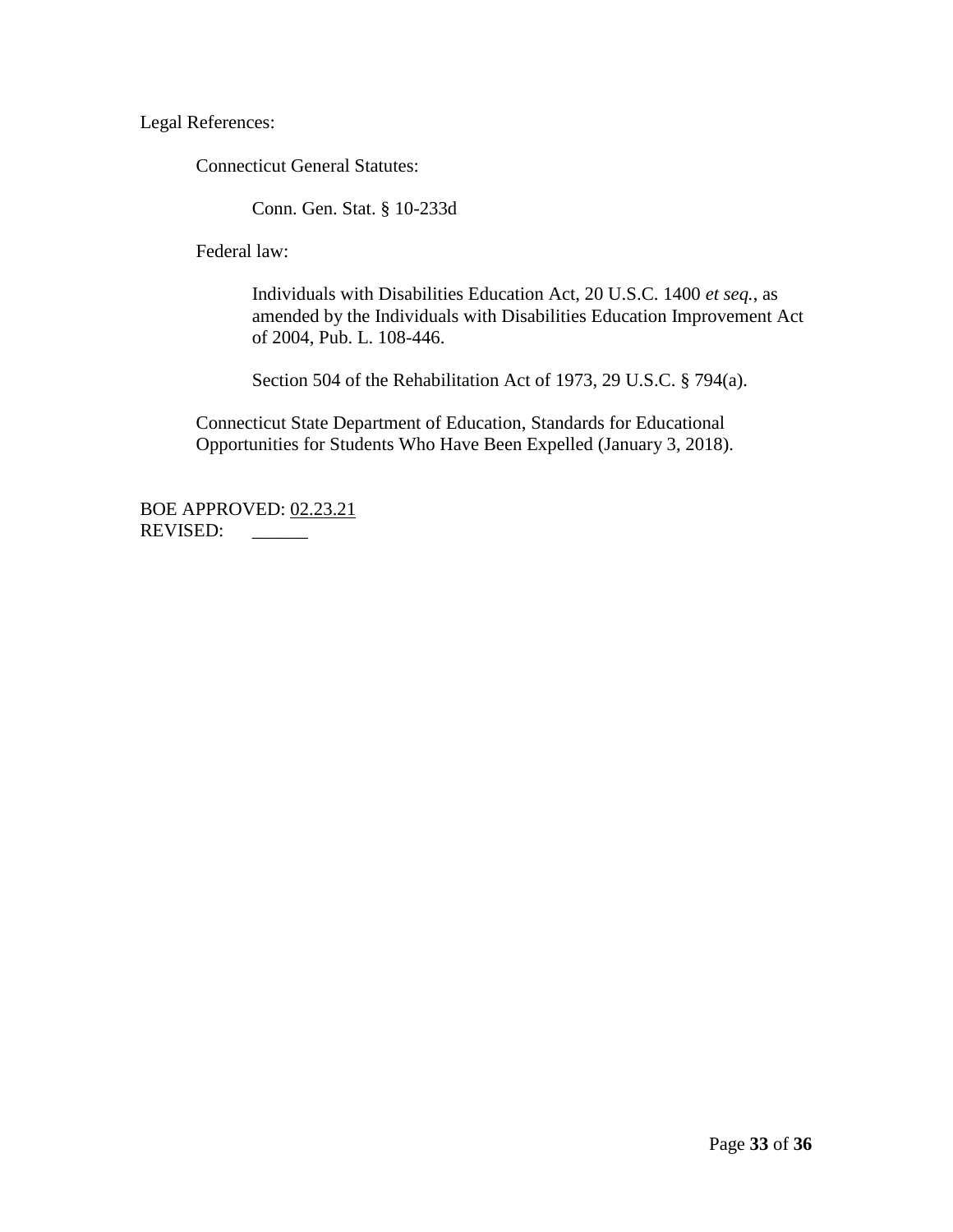# [BOE LETTERHEAD]

## *(Date)*

## CERTIFIED MAIL - RETURN RECEIPT REQUESTED & U.S. MAIL

(Parent) (If the Student is aged 18 or older, this notice should be sent directly to the student, with copies to the parent(s)). (Parent's/Student's Address)

(Non-custodial Parent, if applicable) (Parent's Address)

## Re: Expulsion Hearing Concerning Student Name; D.O.B.; State-Assigned Student Identifier (SASID)

Dear (Parent/Guardian):

In accordance with the Regional School District No. 17 Board of Education Policy (policy # & title), I am writing to advise you that the Regional School District No. 17 Board of Education (the "Board") will hold a formal hearing concerning your (son/daughter), (Name of Student) to consider the recommendation of (name of administrator) that (he/she) be expelled from school. [In cases where the district uses a hearing officer, add the following: Please be advised that the Board has appointed Attorney [Name], to serve as an impartial hearing officer in this matter.] This hearing is being held pursuant to Section 10-233d [In] cases where a preschool student is recommended for expulsion, add the following: and Section 10-233l] and Sections 4-176e to 4-180a, inclusive, and Section 4-181a of the Connecticut General Statutes and the Regional School District No. 17 Board of Education Policy (policy  $\# \&$  title), a copy of which is enclosed. The Board (OR the hearing officer) intends to conduct the hearing in executive session, due to the confidential nature of this hearing.

The hearing will address the allegations that your (son/daughter) (for on or off-campus conduct: violated Board Policy cite Student Discipline Policy number and any other specific policy number on date and seriously disrupted the educational process) (and/or, for on-campus conduct: endangered persons or property) by engaging in the following conduct:

(The law governing these hearings requires a short, plain statement of the facts to be included within this notice letter, and should be inserted here.

*Example: carrying a knife on the school bus on a specified date and brandishing it at other students on the bus).*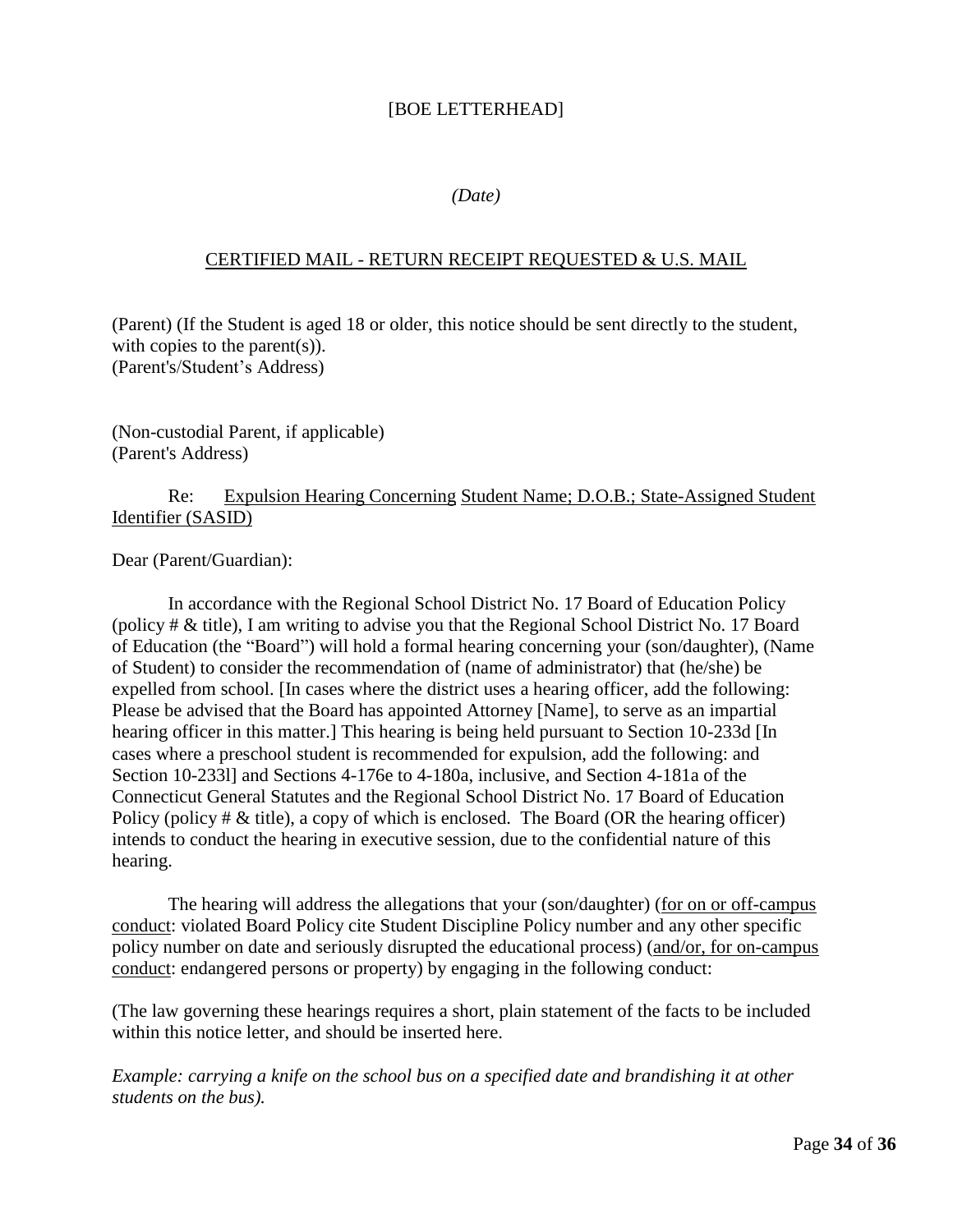*(If the student has admitted to this conduct, note the admission here).*

The hearing has been scheduled for *(date, time, place [note: unless an emergency exists, this notice must be given to the student/parent/guardian at least five (5) business days before the hearing]). (If a manifestation determination must be held prior to the expulsion hearing, add the following language: Prior to the expulsion hearing, your (son's/daughter's) [planning and placement (PPT) team OR Section 504 team] will determine if your child's conduct constitutes a manifestation of (his/her) disability. The expulsion hearing will be canceled if the [PPT OR Section 504 team] determines that the conduct was a manifestation of your child's disability; otherwise, the hearing will proceed as scheduled.* You and your *(son/daughter)* are asked to attend this hearing. Your (son/daughter) has the right to be represented by an attorney or other advocate at your expense, has the right to cross-examine administration witnesses, and may present relevant evidence, both documentary and testimonial, concerning the allegations. The hearing will be the parties' sole opportunity to present such evidence. The Board (OR the hearing officer) may also question witnesses. An opportunity will also be given for the administration and your *(son/daughter)* or his/her representatives to present argument concerning the evidence presented at the hearing. If you need the services of a translator or an interpreter for this hearing, please let me know as soon as possible.

Unless the administration has determined that an emergency exists, you have the right to have the expulsion hearing postponed for up to one week to allow time to obtain representation. If you would like to request a postponement, please let me know as soon as possible.

The administration may recommend expulsion from school for up to one calendar year. The Board *(OR the hearing officer)* has discretion to adopt any period of expulsion up to one calendar year.

As mentioned above, your (son/daughter) has a right to be represented, at your own expense, an attorney or other advocate at the expulsion hearing. Obtaining an attorney or other advocate is the responsibility of the family. Very low income families may be able to obtain free or reduced rate advice or legal representation through Statewide Legal Services, Inc. ("SLS"). To apply for such assistance, those families should contact SLS immediately at 1-800-453-3320.

In the event your *(son/daughter)* is expelled as a result of the scheduled hearing, and your *(son/daughter)* is under sixteen (16) years of age, the Board will offer your child an alternative educational opportunity during any period of exclusion from school as determined by the Administration in accordance with applicable law and Board policy. If your *(son/daughter)* is between sixteen (16) and eighteen (18) and has not been expelled before, the Board shall also offer to your *(son/daughter)* an alternative educational opportunity if she/he wishes to continue her/his education. Please know however, that the Board is not required to offer an alternative educational opportunity to any student between sixteen (16) and eighteen (18) years of age who have previously been expelled or to students who are eighteen (18) years of age or older.

If you have any questions, please call my office at 860-345-4534.